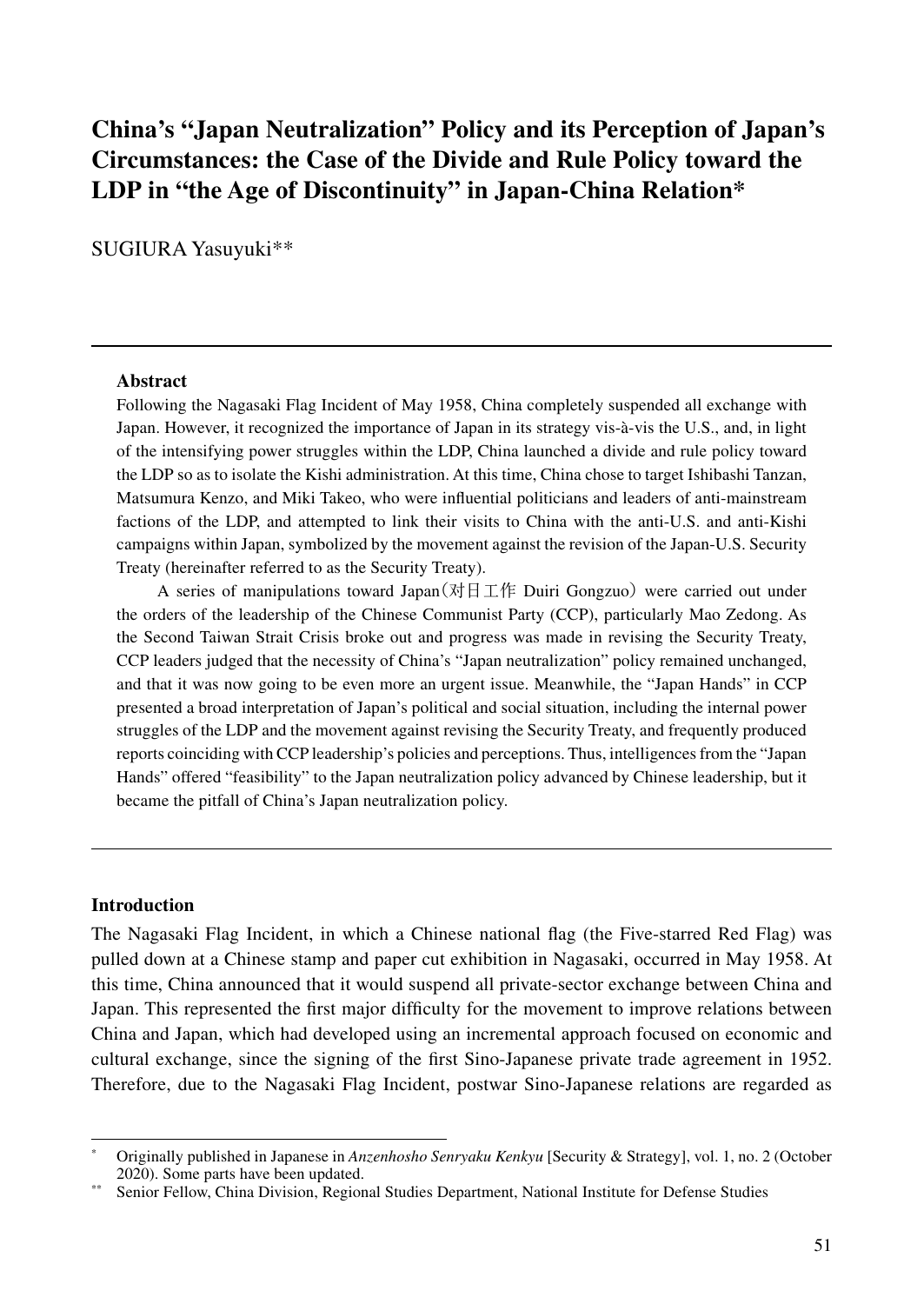entering a period of discontinuity.1

However, these Chinese measures did not necessarily mean a total cessation of exchange between Japan and China. China's aim was to keep a close eye on the general election of the House of Representatives in May 1958, to encourage the activities of pro-Chinese forces, and to put pressure on Kishi Nobusuke's administration. Even after the victory of the Liberal Democratic Party (LDP) in the general election, China did not change this approach toward Japan. With regard to future interchange between Japan and China, on June 25, 1958, China's Ministry of Foreign Affairs decided the new policy that was called as "断而不絶 *duan er bu jue* [To break off but not discontinued]. Under this new policy, China forbade contact with anyone who followed Kishi and stopped correspondence and travel. On the other hand, it also stated that left-wing forces, as well as people who would be useful to a friendship between Japan and China or to defeating the Kishi administration, were to be the subjects of proactive invitations.2

Moreover, during this period, Mao Zedong, Chairman of the Central Committee of the Communist Party of China, was spearheading the Great Leap Forward within China. In this context, the Japanese appeasement policy led by Zhou Enlai, Premier of the State Council, was criticized3—but China hadn't changed the importance of Japan in China's strategy toward the U.S. The relationship between the U.S. and China was worsening, symbolized by the Second Taiwan Strait Crisis,<sup>4</sup> and Mao Zedong was aware of how important the U.S. military bases in Japan were to the U.S.'s Asian strategy. On June 28, 1958, at an enlarged meeting of the Central Military Commission, he stated, "If, in the future, the U.S. wages war in the East, it must depend upon Japan. For this reason, we must thoroughly investigate the situation in Japan." 5

In fact, during this period of discontinuity, China expanded its active manipulation toward politicians from both the government and opposition parties.6 Notably, China succeeded in ensuring visits from Ishibashi Tanzan and Matsumura Kenzo in the fall of 1959. China had already invited

<sup>1</sup> Furukawa Mantaro, *Nitchu Sengo Kankei Shi* [A History of Postwar Sino-Japanese Relations] (Tokyo: Hara Shobo, 1981), pp. 153-157; Tian Huan ed., Sun Pinghua, Xiao Xiangqian, and Wang Xiaoxian comps., *Zhanhou zhongri guanxi shi* [Chronology of Post-War Sino-Japanese Relations 1945-1995], (Beijing: Zhongguo Shehui Kexue Chubanshe (China Social Science Press, 2002), pp. 160-163.

<sup>2</sup> Archives of the Chinese Ministry of Foreign Affairs (hereinafter, the Archives of the Ministry of Foreign Affairs) *Wo dui Zhongguo, Riben minjian jiaoliu de fangzhen* [Chinese Approach to Private Exchange between China and Japan], June 25, 1958 (105-00899-08).

<sup>3</sup> Sugiura Yasuyuki, "Chugoku no 'Nihon Churitsuka' Seisaku to Tainichi Joseininshiki - Daiyonji Nitchu Minkan Boeki Kyotei Kosho Katei to Nagasaki Kokki Jikan wo Chushin ni" [China's "Japan Neutralization" Policy and its Perception of Japan's Circumstances: With a Focus on the Negotiating Process for the Fourth Sino-Japanese Private Trade Agreement and the Nagasaki Flag Incident], *Asian Studies* 54, no. 4 (October 2008): p. 70.

<sup>4</sup> For information about China's responses to the Second Taiwan Strait Crisis, see Fukuda Madoka, *Chugoku*  Gaiko to Taiwan 'Hitotsu no Chogoku' Gensoku no Kigen [Chinese Diplomacy and Taiwan: The Birth of the 'One China' Principle] (Tokyo: Keio University Press, 2013), pp. 133-201. For information about the relationship between the U.S. and China, see Gordon H. Chang, *Friends and Enemies: The United States, China, Soviet Union, 1948-1972* (Stanford, California: Stanford University Press, 1990), pp. 175-202.

<sup>5</sup> CCCPC Party Literature Research Office, *Mao Zedong nianpu di 3 juan* [Chronicle of Mao Zedong vol.3], (Beijing: *Zhongyang Wenxian Chubanshe* [Central Party Literature Press], 2014), p. 379.

<sup>6</sup> For information about China's contemporary maneuvering of the Japanese Socialist Party, see Sugiura Yasuyuki, "Chugoku no 'Nihon Churitsuka' Seisaku to Tainichi Joseininshiki - Nippon Shakaito no Hochu to Nihon Kokunai no Hanbei/Hankishi Toso no Sogorensa (1956 nen 6 gatsu – 1959 nen 6 gatsu)" [China's "Japan Neutralization" Policy and its Perception of Japan's Circumstances: The Mutual Connections Between the Japanese Socialist Party's Visit to China and the Anti-U.S./Anti-Kishi Movement within Japan (June 1956 to June 1959)] *Chikaki ni Arite* 56 (November 2009, hereinafter Sugiura Paper (1)): pp. 51-67.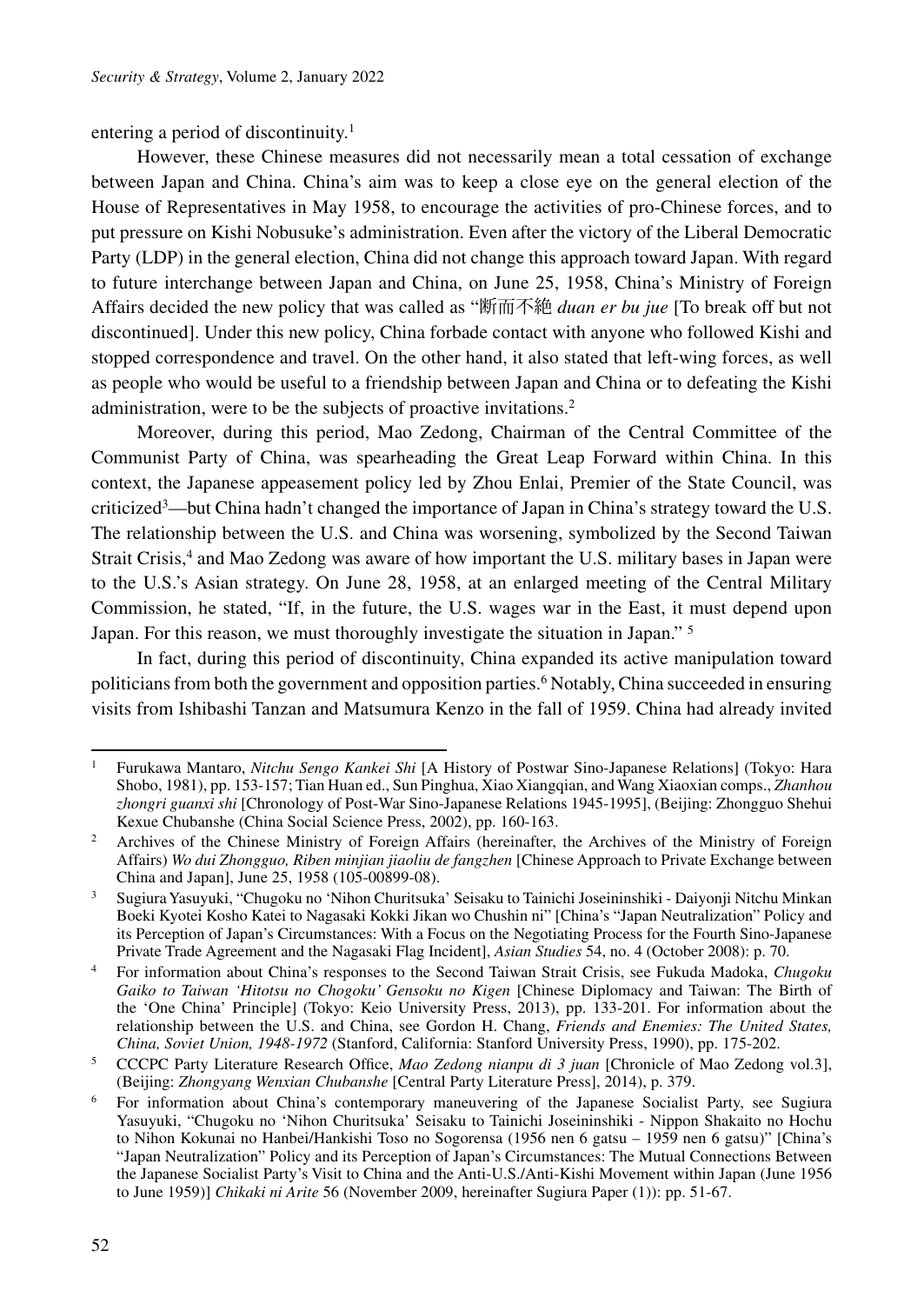conservative party politicians in the past, but Ishibashi and Matsumura were important politicians and the leaders of factions in the LDP; when the China-Japan relationship was "discontinued," their visits to China attracted a great deal of attention. The aim of this paper is to focus on the divide and rule policy toward the LDP, including both Ishibashi and Matsumura's visits to China and the plan for Miki Takeo, also a political opponent of Kishi, to visit China, and, at the same time, to explicate the processes through which China accomplished such a policy, based on various political measures, China's perception of the situation, and its intelligences.

The previous works in this theme are broadly split into three types: (1) research on the history of the postwar relationship between Japan and China, based on the perspective of China-Japan friendship; (2) research on the history of postwar Japanese politics and diplomacy; and (3) research on (the history of) modern Chinese diplomacy. (1) includes the research of Furukawa Mantaro,<sup>7</sup> Lin Daizhao, $8$  Luo Pinghan, $9$  and Tian Heng;<sup>10</sup> this research assumes that the cause of the "discontinuity" was the Kishi cabinet hostile policy against China, and holds the actions of the people who were committed to a friendship between China and Japan under such circumstances in high regard. The research of Matsuo Takayoshi,<sup>11</sup> Hara Yoshihisa,<sup>12</sup> Jiang Keshi,<sup>13</sup> Zhai Xin,<sup>14</sup> Inoue Masaya,15 and Lu Xueying,16 which focuses on Ishibashi and Matsumura's visits to China, is included in (2). On the other hand, neither (1) nor (2) offer entirely satisfying explications of China's policy toward Japan.

Research by Okabe Tatsumi,<sup>17</sup> Li Enmin,<sup>18</sup> Aoyama Rumi,<sup>19</sup> Okazaki Hisahiko,<sup>20</sup>

<sup>7</sup> Furukawa, *Nitchu Sengo Kankei Shi.*

<sup>8</sup> Lin Daizhao, *Sengo Chunichi Kankei Shi* [A History of Postwar Sino-Japanese Relations], trans. Watanabe Hideo (Tokyo: Kashiwa Shobo, 1997).

<sup>9</sup> Luo Pinghan, *Zhongguo dui ri zhengce yu zhongri bangjiao zhengchanghua* [The Road to Normalization of Sino-Japanese Diplomatic Relations], (Beijing: *Shishi Chubanshe* [Current Affairs Press], 2000).

<sup>&</sup>lt;sup>10</sup> Tian Huan, "Zhanhou zhongri guanxi shi 1945-1995" [Chronology of Post-War Sino-Japanese Relations 1945-1995].

<sup>11</sup> Matsuo Takayoshi, "Nitchu Kokko Kaifuku to Ishibashi Tanzan" [The Restoration of Sino-Japanese Diplomatic Relations and Ishibashi Tanzan], *The Ritsumeikan Bungaku*, no. 509 (Dec. 1988): pp. 1467-1485.

<sup>12</sup> Hara Yoshihisa, *Sengo Nihon to Kokusai Seiji Anpo Kaitei no Seijirikigaku* [Postwar Japan and International Politics: The Security Treaty Revision and Political Dynamics] (Tokyo: Chuokoronsha, 1988)*.*

<sup>13</sup> Jiang Keshi, *Bannen no Ishibashi Tanzan to Heiwa Shugi* [The Last Years of Ishibashi Tanzan and Pacifism] (Tokyo: Akashi Shoten, 2006).

<sup>14</sup> Di Xin, *Songcun Qiansan ji tuan he zhong guo 1959-1972* [Kenzo Matsumura Group : Japan's diplomatic pipe to China 1959-1972], (Beijing: Shehui Kexue Wenxian Chubanshe [Social Sciences Academic Press], 2007).

<sup>15</sup> Inoue Masaya, *Nitchu Kokko Seijoka no Seiji Shi* [The Political History of the Normalization of Sino-Japanese Diplomatic Relations], (Nagoya: The University of Nagoya Press, 2010).

<sup>16</sup> Lu Xueying, *Furui Yoshimi to Chugoku Nitchu Kokko Seijoka e no Michi* [Furui Yoshimi and China: The Road to the Normalization of Sino-Japanese Diplomatic Relations] (Kyoto: Shibunkaku Co., Ltd., 2001).

<sup>17</sup> Eto Shinkichi and Okabe Tatsumi, *Chukyo Tainichi Hatsugen no Naiyo Bunseki* [Analysis of the Content of Chinese Communist Statements Toward Japan] (Ministry of Foreign Affairs Asian Affairs Bureau China Division, 1966); Okabe Tatsumi, *Gendai Chugoku no Taigai Seisaku* [Modern China's Foreign Policies] (Tokyo: University of Tokyo Press, 1971). See also Okabe, *Chugoku no Taigai Senryaku* [Chinese Foreign Strategy] (Tokyo: University of Tokyo Press, 2002).

<sup>18</sup> Li Enmin, *Zhongri minjian jingji waijiao* (1945-1972) [China - Japan Foreign Economic Diplomacy (1945- 1972), (Beijing: *Renmin Chubanshe* [People's Publishing House], 1997).

<sup>&</sup>lt;sup>19</sup> Aoyama Rumi, "1950 Nendai Kohan no Chugoku no Taigai Seisaku - 'Kyoko Seisaku' no Naka no 'Junan Rosen'" [Chinese Foreign Policy in the Second Half of the 1950s: A 'Flexible Approach' Within A 'Hard-line Policy'], *Journal of Law and Political Studies*, no. 43 (Dec. 1999): pp. 43-79.

<sup>&</sup>lt;sup>20</sup> Okazaki Hisahiko, "Chugoku no Tainichi Seisaku Kettei ni okeru Doyo - Dai Yakushin kara Keizai Chosei e no Tenkanki ni okeru Shu Onrai no Tainichi Kosaku" [Turbulence in the Formation of China's Policy Toward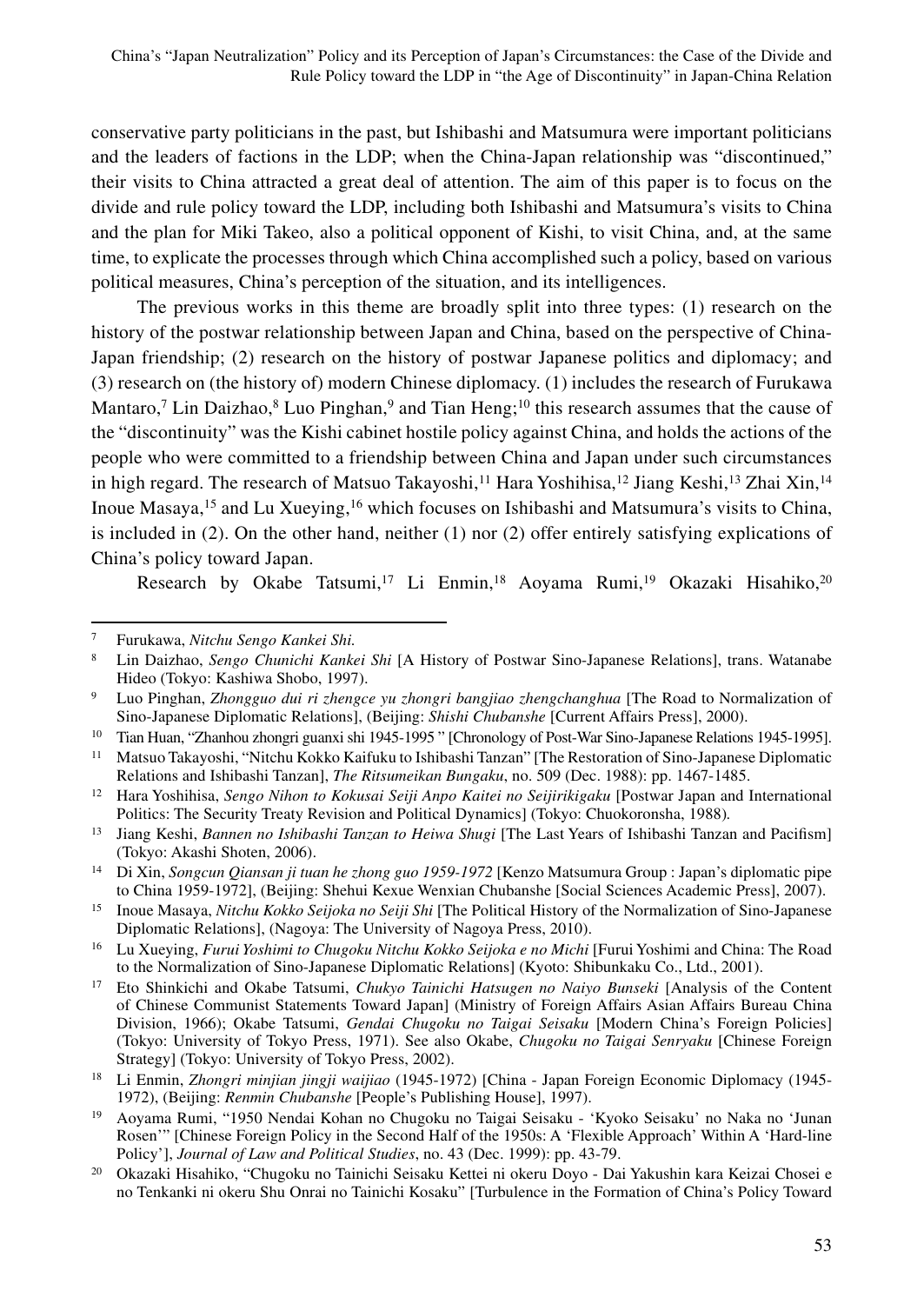Osawa Takeshi,<sup>21</sup> and Oi Jianmin<sup>22</sup> is included in (3). Okabe's research points out that the Chinese policy aim was to put pressure on the Japanese government by escalating the anti-U.S. and anti-Kishi movements in Japan, and takes a similar research angle to this paper in that it also considers the interactions between China's policy toward Japan/its perception toward Japan and the political and social conditions within Japan. Be that as it may, it contains very little investigation of Chinese manipulations toward LDP due to documentary constraints. It also lacks discussion about what intelligences and policy recommendations were used to form the CCP leadership's policy measures and perception of the Japanese situation. Osawa's research makes use of historical documents from the Archives of the Chinese Ministry of Foreign Affairs to clarify CCP's reflections on the gradual "以民促官*yi min cu guan* [to encircle the government through the people]" policy, which had yielded no results. It shows that the return to the original "人民外交*ren min wai jiao* [People's Diplomacy]," which strictly applied a so-called two-part theory centered on the three political principles,<sup>23</sup> was found in the policy toward Japan during this period based on the "断而不絶 duan er bu jue [To break off but not discontinued]" policy, and in this respect is a vital prior study. However, Osawa does not discuss the interrelationship between China's policy toward Japan and the political and social conditions within Japan in detail, nor does he adequately investigate the CCP manipulation toward the LDP. Qi Jianmin's research uses documents from the Archives of the Chinese Ministry of Foreign Affairs to analyze China's divide and rule policy toward the LDP during this period, making it a key piece of past research. Despite this, Qi doesn't carry out a detailed examination of the political processes that led to the divide and rule policy toward the LDP, or of Chinese influence during Matsumura and Ishibashi's visits to China; the research also lacks an adequate discussion of the interrelationship between China's policy toward Japan and the political and social conditions within Japan.

This paper sets out to analyze this topic from the following two analytical viewpoints. The first viewpoint is China's political policy toward Japan: "Japan neutralization." On March 1, 1955, at a meeting of the Central Political Bureau of the Communist Party of China, attendees formed an outline of China's policy toward Japan—the first since the state was founded—titled "The CCP Central Committee's Measures and Plans for Policy and Activities Concerning Japan." It denoted policies such as ensuring Japanese independence from the influence of the U.S. through direct and indirect encouragement of pro-China forces and the anti-U.S. movement, and the normalization

Japan: Zhou Enlai's Maneuvering of Japan During the Transitional Period from the Great Leap Forward to Economic Adjustment], *Toyo Kenkyu*, no. 134 (Dec. 1999): pp. 45-65.

<sup>21</sup> Osawa Takeshi, "Sengo Shoki Nitchu Kankei ni okeru 'Danzetsu' no Saikento (1958-1962) - 'Toso Shien' to 'Keizai Gaiko' no Kyoso wo megutte" [Reexamining 'Discontinuity' in Sino-Japanese Relations in the Early Postwar Period (1958-1962): A Combination of 'Conflict Support' and 'Economic Diplomacy'], in *Gendai Chugoku Gaiko no Rokujunen* [Sixty Years of Modern Chinese Diplomacy], ed. Soeya Yoshihide (Tokyo: Keio University Press, 2011), pp. 93-114.

<sup>22</sup> Qi Jianmin, *Zhou Enlai yu changqi guoqi Shijian hou de dui ri waijiao* [Zhou Enlai and Diplomacy with Japan after Nagasaki National Flag Event], *Zhonggong dangshi yanjiu* [Journal of Chinese Communist Party History Studies], vol.9, 2014 (September, 2014), pp. 42-55.

<sup>&</sup>lt;sup>23</sup> The three political principles were presented by China as conditions for the improvement of Sino-Japanese relations, and consisted of (1) the renunciation of the hostile policy against China , (2) the renunciation of the "Two Chinas," and (3) the improvement of policies that hindered the normalization of Sino-Japanese relations. They were first presented in a meeting between Liao Chengzhi and Chairman Miyazaki Seimin of the Japan-China Friendship Association in July 1958, and were suggested again to Sata Tadataka, Director of the JSP's former International Bureau, when he visited China in August 1958. Sugiura Paper (1), pp. 52-53.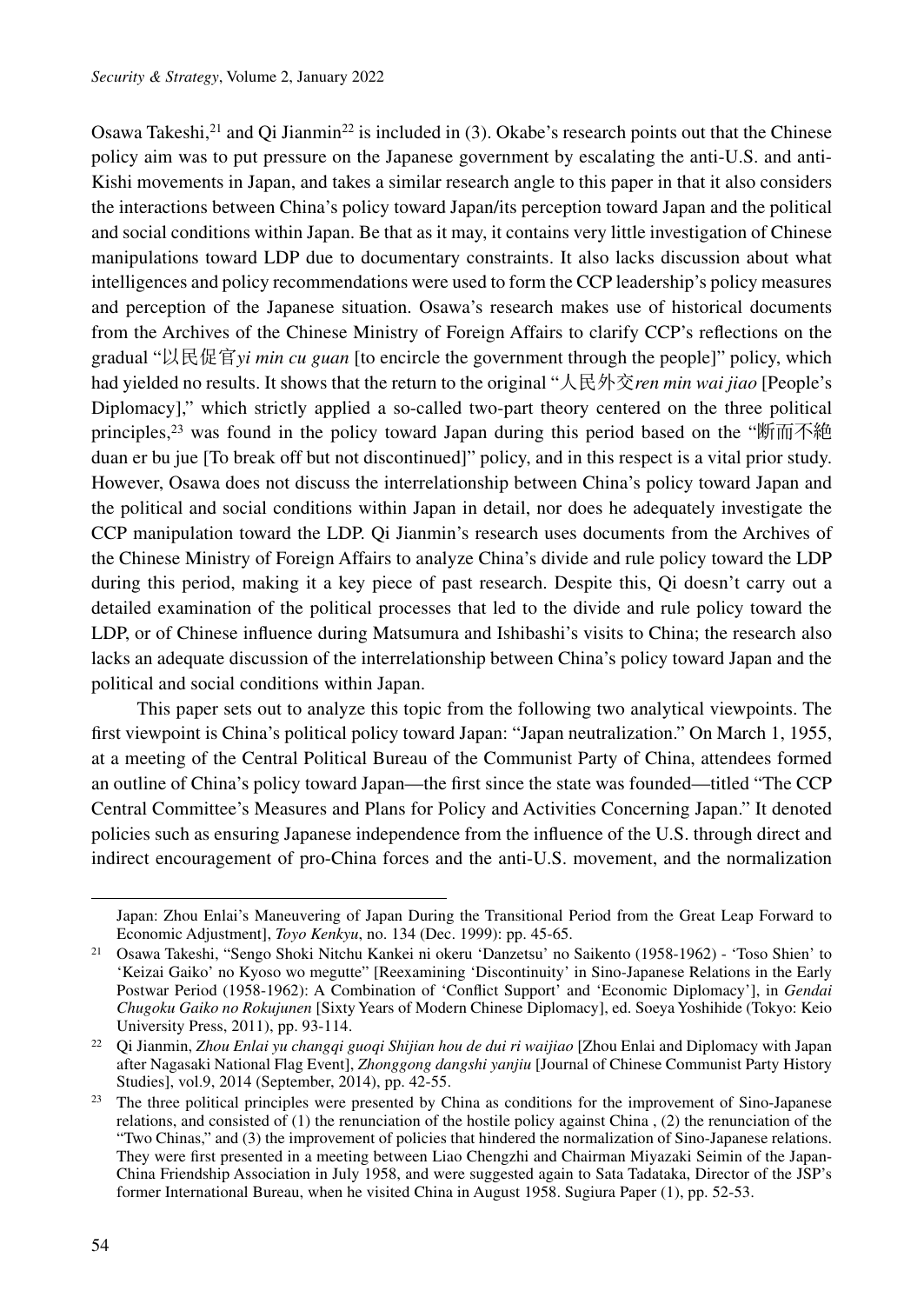of diplomatic relations between Japan and China, to be accomplished in the context of a united front against the U.S. The Japanese government regarded China's policy toward Japan, which aimed for Japan-U.S. estrangement, as "Japan neutralization."24 Moreover, the U.S. was uneasy about the neutralization of Japan due to the peace offensive by China and the Soviet Union, and considered adjustments to its Japan policies, including revisions to the Japan-U.S. Security Treaty, as a response to this.25

The second analytical viewpoint is China's perception toward Japan at the time. When referring to China's perception, this paper includes discourse from the *People's Daily* and statements by CCP leaders such as Mao Zedong and Zhou Enlai, as well as intelligences from China's "Japan Hands", such as Liao Chengzhi, which exerted influence when this perception was formed. Here, the "Japan Hands" is a general term for interested parties engaged in manipulation toward Japan, who were brought together across organizations under Liao Chengzhi, then Deputy Leader of the CCP's the Central Foreign Affairs Small Group and Deputy Director of the Foreign Affairs Office of the State Council.<sup>26</sup> Consequently, this paper will also make use of sources such as the Xinhua News Agency's *Internal Reference (*内部参考 *Neibu Cankao)* and *Reference News (*参考消息*Cankao Xiaoxi)*, in addition to historical papers stored in the Archives of the Chinese Ministry of Foreign Affairs.<sup>27</sup>

## **1. The Political Processed Leading up to the Start of the Divide and Rule Policy toward the LDP**

(1) Forbidding Contact via Diplomatic Missions and Reconsidering the Manipulation toward the LDP Following the Nagasaki Flag Incident, China was strongly interested in the faction rivalry and diverging opinions on the issue of China within the LDP.<sup>28</sup> On July 27, 1958, Katsumata Seiichi of

<sup>24</sup> Sugiura Yasuyuki, "Chugoku no 'Nihon Churitsuka' Seisaku to Tainichi Joseininshiki - Kishi Nobusuke Naikaku no Seiritsu kara 'Kishi Hihan' made" [China's "Japan Neutralization" Policy and its Perception of Japan's Circumstances: From the Formation of Kishi Nobusuke's Cabinet to the Development of "Kishi Criticism"], *Journal of Law and Political Studies*, no. 70 (Sept. 2006; hereinafter Sugiura Paper (2)): p. 100.

<sup>25</sup> Michael Schaller, *"Nichibei Kankei" to wa Nan datta no ka Senryoki kara Reisen Shuketsu made* [Altered States: the United States and Japan Since the Occupation], trans. Ichikawa Yoichi (Tokyo: Soshisha Publishing Company Ltd., 2004), p. 200 and p. 233. Nakajima Shingo, *Sengo Nihon no Boei Seisaku "Yoshida Rosen" wo meguru Seiji, Gaiko, Gunji* [Postwar Japan's Defense Policy: Politics, Diplomacy, Military Affairs Connected to the "Yoshida Line"] (Tokyo: Keio University Press, 2006), pp. 126-133. Sakamoto Kazuya, *Nichibei Domei no Kizuna Anpo Joyaku to Sogosei no Mosaku Zohoban* [The Bonds of the Japan-American Alliance: Exploring the Security Treaty and Reciprocity Expanded Edition] (Tokyo: Yuhikaku Publishing Co., Ltd., 2020), pp. 191-200.

<sup>26</sup> For information about the "Japan Hands" see Wang Xueping ed., *Sengo Nitchu Kankei to Ryo Shoshi: Chugoku no Chinichiha to Tainichi Seisaku* [Postwar Sino-Japanese Relations and Liao Chengzhi: China's "Japan Hands" and Policy Toward Japan] (Tokyo: Keio University Press, 2014). Additionally, see Osawa Takeshi, "'Yi Min Cu Guan' 'Ban Guan Ban Min' no Butaiura: Gendai Chugoku no Tainichi Seisaku Kiko no Genkei" [The "*Yi Min Cu Guan*" and *"Ban Guan Ban Min*" : The Models for the Organization of Modern China's Policy Toward Japan], *Modern China*, no. 88 (Sept. 2014): pp. 27-41, for information about contemporary China's organizational structure regarding its policy toward Japan.

<sup>&</sup>lt;sup>27</sup> Ding Min, who was responsible for Japan within the Chinese Ministry of Foreign Affairs, testifies that the records of the current Archives of the Chinese Ministry of Foreign Affairs contain not just documents under the jurisdiction of the Ministry of Foreign Affairs, but also historical materials transferred during the Cultural Revolution among the documents under the jurisdiction of the Foreign Affairs Office of the State Council. Wang, *Sengo Nitchu Kankei to Ryo Shoshi: Chugoku no Chinichiha to Tainichi Seisaku,* p. 317 and p. 328. In light of Ding Min's words, despite the as-yet limited public access, it is conceivable that one can use the records of the Archives of the Chinese Ministry of Foreign Affairs to clarify, to a degree, the actions of the "Japan Hands" who carried out manipulations toward Japan across organizations under Liao Chengzhi.

<sup>28</sup> The Bureau of Archives of the Ministry of Foreign Affairs, *Cankao Xiaoxi* [Reference News], May 28 and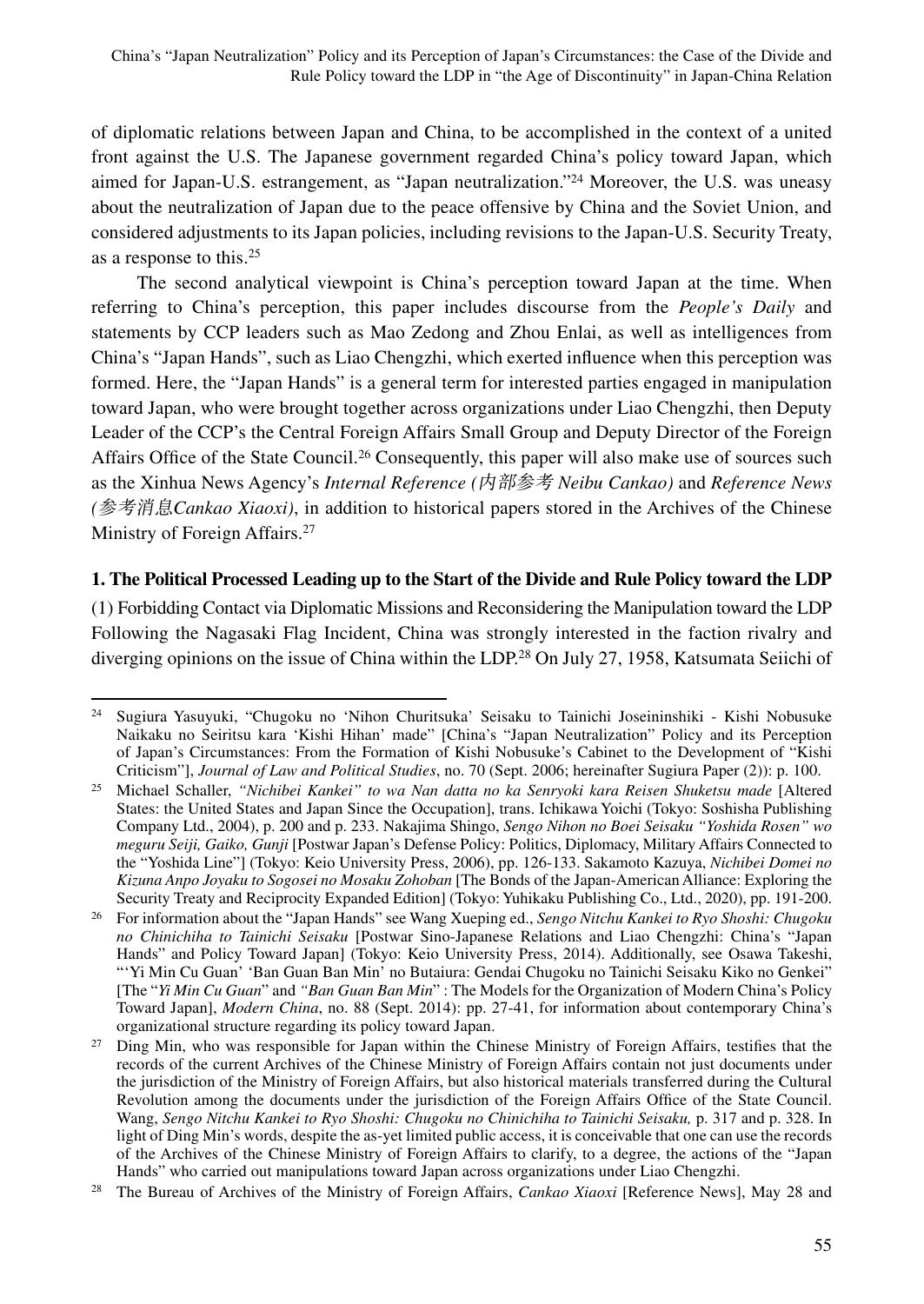the Japanese Socialist Party (JSP) wrote a letter to Liao Chengzhi, saying that the situation inside the LDP was extremely complex, and that Minister for Foreign Affairs Fujiyama Aiichiro, Minister of International Trade and Industry Takasaki Tatsunosuke, Director-General of the Economic Planning Agency Miki Takeo, Chairperson of the General Council Kono Ichiro, Minister of Finance Sato Eisaku, Minister of State Ikeda Hayato, and Secretary-General Kawashima Shojiro all held their own expectations.29 Tazaki Suematsu was a JSP fixer of Chinese issues, and had ensured that Sata Tadataka, former Director of the international bureau of the JSP, visited China. Tazaki stated, "I contacted Kono Ichiro, Akagi Munenori, and Tasaki Tatsunosuke before the visit to China, and they are prepared to accept any kind of condition from China. Kono has already drafted a plan that will skillfully settle the relationship between Japan and China, and is making preparations to submit this once the time comes."<sup>30</sup>

On September 28, 1958, the *Movements of Foreign Affairs*, 31 a situation report created by the Ministry of Foreign Affairs based on various pieces of intelligences, made the following analysis concerning the circumstances within Japan following Sata's report upon returning to the country: (1) there were widening divergences within the LDP, and as Matsumura Kenzo had expressed dissent, any statement of opposition was still only informal. (2) Kono Ichiro had sent secret instructions to Kitamura Tokutaro, Sonoda Sunao, and others in his own faction and demanded that Kishi undertake some "frank reflection." (3) Kishi, fearing being isolated within the Party, had clearly told the JSP through the Chief Cabinet Secretary Akagi Munenori, a member of his own faction, that he was not involved in the "Two Chinas" scheme or with any military organization that regarded China as hostile, and that although he had no intention of apologizing for the Nagasaki Flag Incident, he would respect the Chinese national flag in the future. (4) Unlike Kishi, who had a firm wait-and-see approach, Minister for Foreign Affairs Fujiyama was fairly flexible in his assertions.32 Moreover, in relation to Sata's report, the October 15 edition of *Movements of Foreign Affairs* introduced news from Japan indicating that Kishi may have a wait-and-see approach, but Minister for Foreign Affairs Fujiyama was willing to negotiate based on conditions suggested by China, and Chief Cabinet Secretary Akagi and Matsumura Kenzo thought the same way as Fujiyama.<sup>33</sup>

The Japanese government at the time were searching for a way to establish contact with

May 31, 1958 ; *Riben fangmian shitan wo dui riben taidushi* [The Japanese Side Tries to Explore Our Attitude toward Japan], May 31, 1958 (105-00899-05).

<sup>29</sup> The Bureau of Archives of the Ministry of Foreign Affairs, *Shengjiantian Qingyi, Gangqi Wenxun, Nanxiang Sanlang zhi Liao Chengzhi xin* [Letters from Katsuma Seiichi, Okazaki Bunkun and Nango Saburo to Liao Chengzhi], from July 26 to July 27, 1958 (105-00600-02).

<sup>30</sup> The Bureau of Archives of the Ministry of Foreign Affairs, *Riben shehuidang shitan wo dui riben taidushi* [the Social Democratic Party of Japan Tries to Explore Our Attitude toward Japan], July 18 to August 16 (105- 00899-11).

<sup>&</sup>lt;sup>31</sup> Ding Min testifies that the main work of the people responsible for Japan in the Ministry of Foreign Affairs, which did not have any diplomatic relations with Japan at the time, was reading newspapers and undertaking investigative research to sort out relevant materials. Wang, *Sengo Nitchu Kankei to Ryo Shoshi: Chugoku no Chinichiha to Tainichi Seisaku,* p. 308.

<sup>32</sup> The Bureau of Archives of the Ministry of Foreign Affairs, *Riben guonei dui shehuidang zuoduo zhonglong fang hua de fanying* [Reactions from inside Japan to the Visit to China by Sata Tadataka of the Social Democratic Party of Japan], August 27, 1958 (105-00899-14).

<sup>33</sup> The Bureau of Archives of the Ministry of Foreign Affairs, *An Xinjie jiaoxiao zhanzheng de yitu* [Kishi Nobusuke's Intention behind his Clamor for War], October 15 to November 7, 1958 (105-00899-16).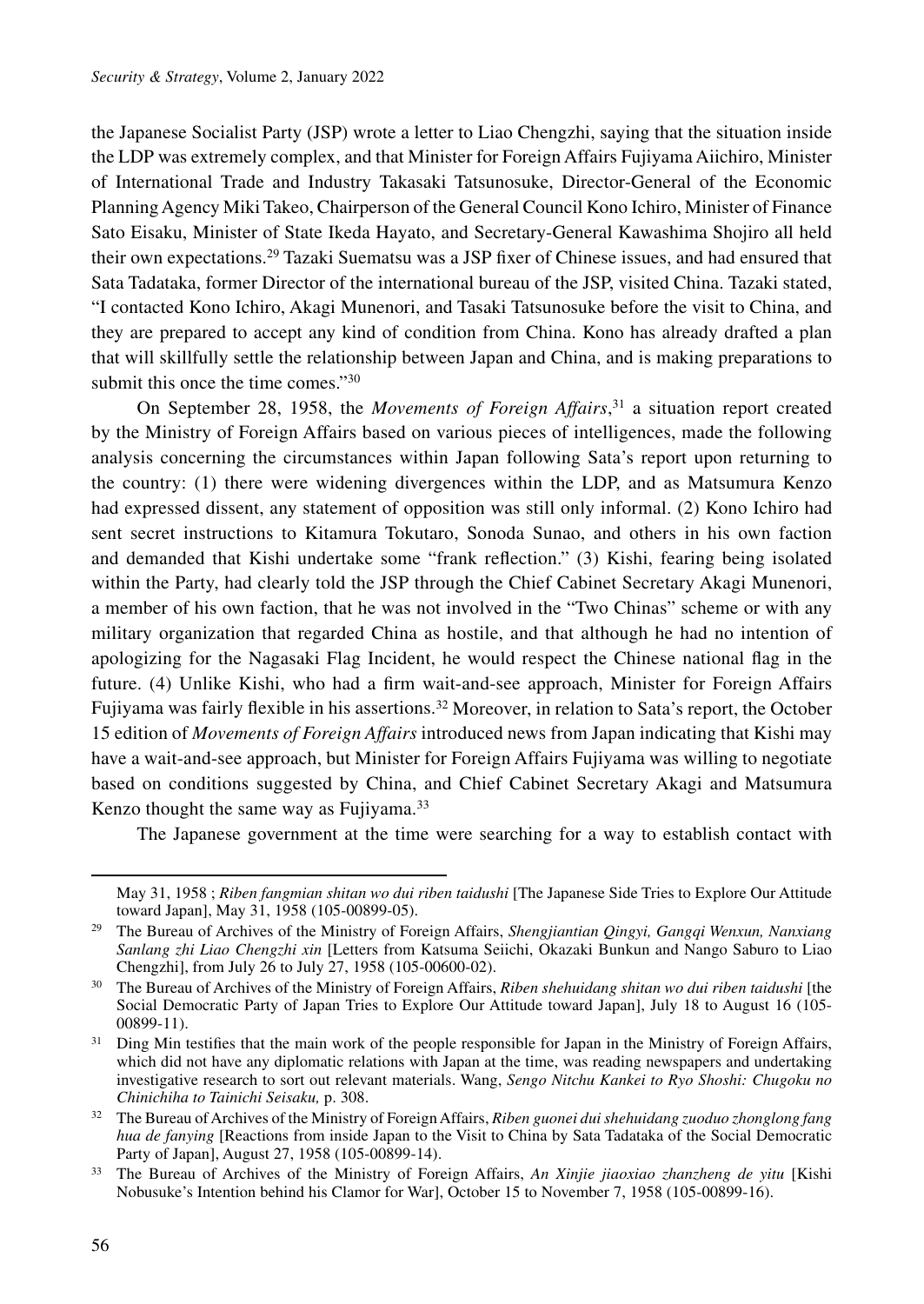China through its diplomatic missions, $34$  but the Chinese embassies informed these approaches from Japanese side to their own country. On May 24, 1958, the Chinese Ministry of Foreign Affairs instructed its missions that they must decline contact with Japanese diplomats, stating, "As the Kishi administration's approach toward China is extremely unfriendly, you must respond by saying you are unable to receive them."35 On August 7, 1958, the Ministry of Foreign Affairs reissued its instructions to its overseas missions, saying that they were to refuse all contact with Japanese diplomats.36

China also started reconsidering its manipulation toward the LDP so far. On May 3, 1958, Ikeda Masanosuke,<sup>37</sup> a central figure on the Japanese side from the second Sino-Japanese private trade agreement to the fourth Sino-Japanese private trade agreement, sent a letter to Zhou Enlai explaining the Japanese government's thoughts on the fourth Sino-Japanese private trade agreement, but China did not reply.<sup>38</sup> On October 1, 1958, during Ikeda's visit to Bulgaria, the Ministry of Foreign Affairs sent instructions to the resident Chinese embassy not to contact him.<sup>39</sup>

Tsuji Masanobu,40 who had previously conversed with Zhou Enlai immediately after the establishment of Kishi's cabinet, spoke with Indonesian President Sukarno on August 22, 1958, and stated that he wanted to visit China and meet with Zhou Enlai to improve the relationship between China and Japan. This message was delivered to Beijing on August 26, having traveled from the Indonesian government via the Chinese Embassy in Indonesia. However, on September 6, the Ministry of Foreign Affairs rejected this proposal, stating that although it acknowledged that Tsuji was a Diet member who was part of the Ishibashi faction, that opposed Kishi, and he

<sup>34</sup> Kimura Takakazu, "Kishi Naikaku no 'Chugoku Tekishi Seisaku' no Jitsuzo" [The Real Picture of the Kishi Cabinet's 'hostile policy against China'], *Nippon Rekishi*, no. 741 (Feb. 2010): p. 77.

<sup>35</sup> The Bureau of Archives of the Ministry of Foreign Affairs, *Wo zhuwai shiguan renyuan yu riben fangmian renyuan jiechushi* [The Contact between Personnel in Our Embassies Abroad and Personnel on the Japanese Side], April 3 to October 3, 1958 (105-00895-01).

<sup>36</sup> The Bureau of Archives of the Ministry of Foreign Affairs, *Zhishi zhuwai shilingguan jujue tong riben fangmian jiechushi* [Our Embassies and Consulates Abroad Instructed to Refuse Contact with Personnel on the Japanese Side], August 16, 1958 (105-00899-12).

<sup>&</sup>lt;sup>37</sup> For information about Ikeda's role in China-Japan exchange, see for example Okazaki Yuji, "Shoki Nitchu Boeki Senkusha Ikeda Masanosuke: Hatashita Yakuwari to Genkai, Sono Jitsuzo wo Ou" [Ikeda Masanosuke, Pioneer in Early Sino-Japanese Trade: His Role and Limitations, Pursuing the Real Picture], *Monthly Journal of Chinese Affairs*, no. 55, no. 5 (May 2001): pp. 39-51. Okazaki Yuji, "Ikeda Masanosuke to Sengo Shoki Nitchu Boeki (Jo): Minkan Boeki Kyotei ni Honso – Shonai Shusshin Seijika no Ashiato" [Ikeda Masanosuke and Early Postwar Sino-Japanese Trade (Part 1): The Hard Work Toward a Private Trade Agreement – The Footsteps of a Politician from Shonai], *Tohoku University of Community Service and Science Comprehensive Research and Essays: Forum 21,* no. 3 (May 2002): pp. 85-105. Okazaki Yuji, "Ikeda Masanosuke to Sengo Shoki Nitchu Boeki (Ge) – Minkan Boeki Kyotei ni Honso – Shonai Shusshin Seijika no Ashiato" [Ikeda Masanosuke and Early Postwar Sino-Japanese Trade (Part 2): The Hard Work Toward a Private Trade Agreement – The Footsteps of a Politician from Shonai], *Tohoku University of Community Service and Science Comprehensive Research and Essays: Forum 21,* no. 4 (Dec. 2002): pp. 117-138.

<sup>38</sup> The Bureau of Archives of the Ministry of Foreign Affairs, *"Riben guohui yiyuan cujin ri zhong maoyi lianmeng" Huizhang Chitian Zhengzhifu zhi Zhou Enlai zongli han* ["Japanese Diet Members Promoting Japan-China Trade Alliance" Letter to Premier Zhou Enlai from Chairman Ikeda Masanosuke], May 3 to May 13, 1958 (105-00598-01).

<sup>39</sup> The Bureau of Archives of the Ministry of Foreign Affairs, *Riben fangmian shitan yu wo jiechu ji wo duice* [The Japanese Side Trying to Contact Us and Our Countermeasures], October 1, 1958 (105-00598-04).

<sup>&</sup>lt;sup>40</sup> For information about the meetings between Tsuji and Zhou Enlai, see Sugiura paper (2), p. 102. The Archives of the Ministry of Foreign Affairs, "*Zhou Enlai zongli jiejian riben pengyou Shi Zhengxin tanhua jilu* [Record of Conversation between Premier Zhou Enlai and His Japanese Friend Tsuji Masanobu," February 27, 1957 (105-00540-03).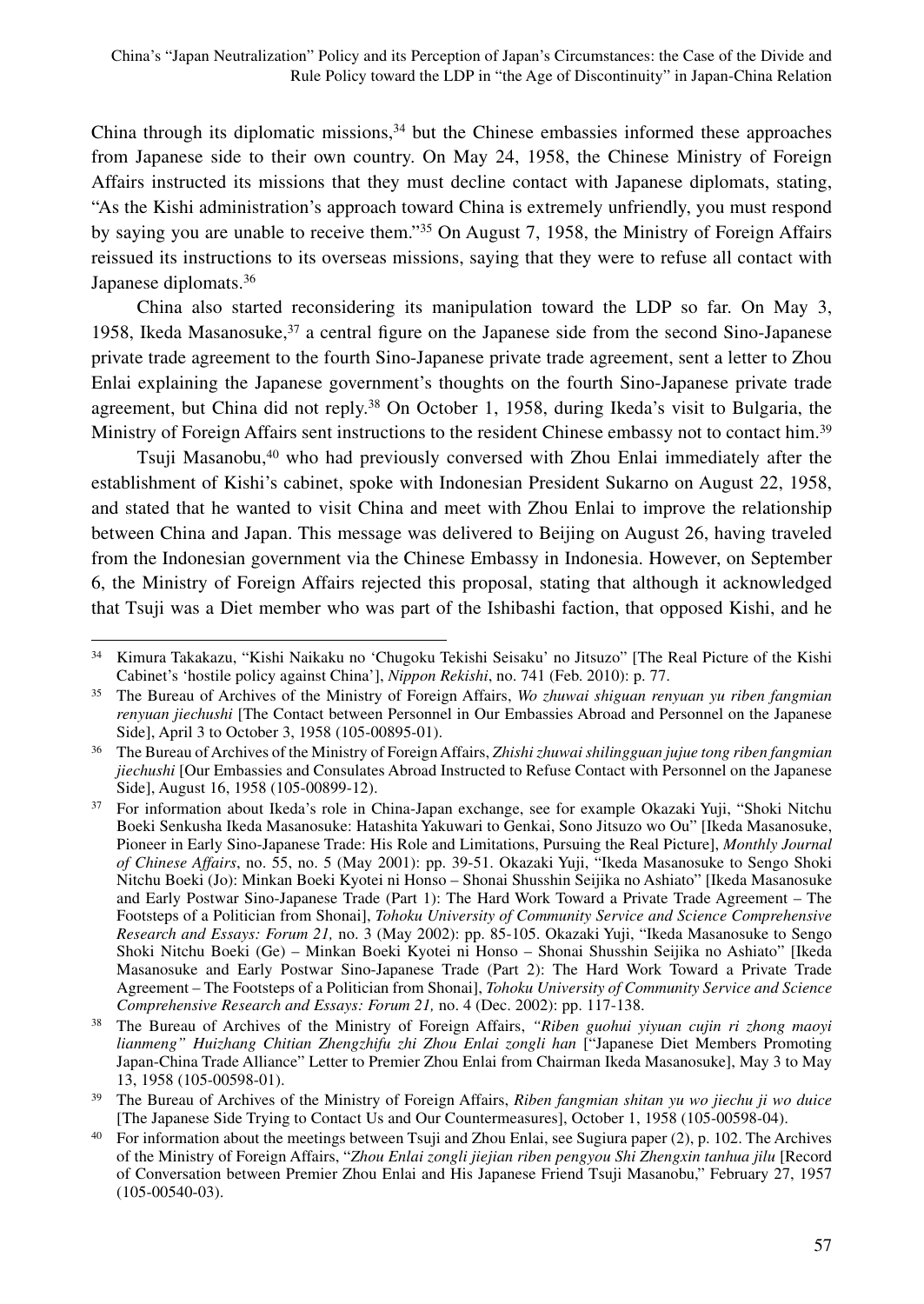had recognized China at an early stage, it would be inappropriate to invite him while there was an intensifying movement against Japan; "Above all, to invite him after the Japanese government has rejected our nation's six conditions<sup>41</sup> for a relationship between China and Japan would provoke dissatisfaction among the Japanese people." On August 24, Tsuji sent a letter to Zhou Enlai via some old Chinese expatriate friends in Hong Kong, but on September 29 the Foreign Affairs Office of the State Council assessed this letter as "giving cunning excuses for Kishi Nobusuke's hostile policy against China, and frivolously discrediting the Japan policy of Chairman Mao and China."42

(2) The Intensification of LDP Faction Rivalry and the Emergence of the Issue of the Revision of the Security Treaty

On October 8, 1958, the Kishi cabinet submitted its proposal to revise the Police Duties Execution Act (hereinafter referred to as the Police Duties Act) to the National Diet. The JSP opposed this, in addition, since the submission was abrupt, and on November 4 the Kishi administration had suddenly forced an extension of the Diet session without building the consensus with the opposition parties, there was also criticism from inside the LDP. Furthermore, Kishi did not implement an adequate press policy, and so on October 15, there was even a report that Kishi hinted at revising Article 9 of the Constitution toward an American NBC reporter on the grounds of Chinese aggression,<sup>43</sup> as a result the Japanese media also criticized Kishi's approach. On November 5, four million people from around the country participated in protests against the revisions to the Police Duties Act, which were organized by a number of organizations, including the General Council of Trade Unions of Japan (Sohyo), the All-Japan Trade Union Congress (Zenro), and the Federation of Independent Unions of Japan (Churitsu-roren). With such strong opposition from inside the country, Kishi discussed the issue with the JSP Committee Chairman Suzuki Mosaburo on November 22, and obtained his agreement by shelving the Police Duties Act and having the House of Representatives enter a spontaneous recess.44

China was also watching the situation in Japan very closely.45 It was attentive to the fact that Kishi's statement on October 15 was criticized not just by the Japanese Communist Party and the JSP, but also by the general public, and set out a policy that would take this opportunity to

<sup>&</sup>lt;sup>41</sup> The "six conditions" referred to the three political principles, plus three more conditions that China demanded when Sata visited: (1) With regard to the Nagasaki Flag Incident, the Kishi administration should (i) guarantee that it would send a government representative to the location and put up a Chinese national flag, (ii) punish the perpetrator(s) and (iii) send an official delegation to clearly express its apology to China; (2) in order to abolish the "Two Chinas" scheme, Japan should state, verbatim, that "Japan earnestly desires to restore normal relations with the People's Republic of China, and will strive to do so"; and (3) once the above were completely fulfilled, the Japanese government could send a delegation to Beijing to talk. Sugiura Paper (1), pp. 52-53.

<sup>42</sup> The Bureau of Archives of the Ministry of Foreign Affairs, *Riben guohui yiyuan Shi Zhengxin laihua shi* [Tsuji Masanobu, a member of the Japanese Diet, came to China], August 26 to September 29, 1958 (105-00895-03); Tsuji Masanobu, *Doran no me Ajia, Arabu no Shidosha to Kataru* [The Eye of the Storm: As Told by Asian and Arabic Leaders] (Tokyo: The Mainichi Newspapers Co., 1958), pp. 228-232. 43 *Yomiuri Shimbun*, October 15, 1958 evening edition.

<sup>44</sup> Hara, *Sengo Nihon to Kokusai Seiji Anpo Kaitei no Seijirikigaku*, pp. 195-212. Ohinata Ichiro, *Kishi Seiken 1241 Nichi* [The Kishi Administration: 1241 Days] (Tokyo: Gyosei Mondai Kenkyujo, 1985), pp. 163-171.

<sup>45</sup> *Cankao Xiaoxi* [Reference News] , November 13 and December 11, 1958. Relevant reports were printed in the *People's Daily* on October 17, 18, 19. 21, 22, 24, 26, 27, 28, and 29, and in November daily articles connected to the issue of the Police Duties Act appeared up until November 27.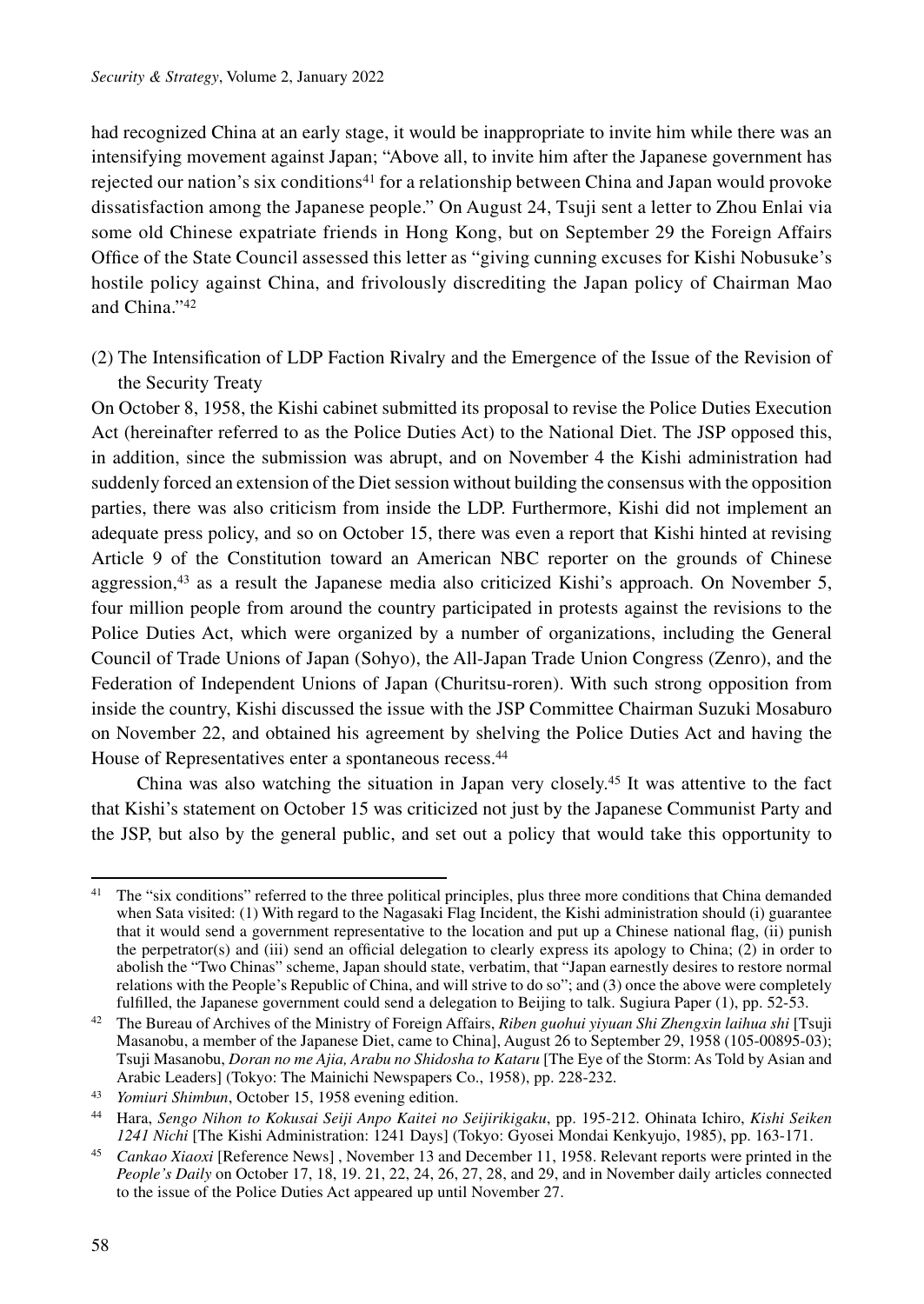strike more blows against the Kishi government through conflict inside and outside the House.<sup>46</sup> The observers' article in the October 24 edition of the *People's Daily* pointed out that when it came to the issue of revising the Police Duties Act, the fight against Kishi wasn't limited to the regular working class; it had expanded to the intellectuals and the world of academia, and even within the LDP no small number of knowledgeable people were professing their discontent with Kishi's reactionary policies.47 The November 4 edition of *Movements of Foreign Affairs* offered an analysis noting that there was a cautious approach to the proposal to revise the Police Duties Act even within the LDP, the momentum of the civil strife was intensifying the contradictions within the country, and that opinions within the governing ranks had also diverged further.<sup>48</sup> The November 11 edition of the *People's Daily* also reported opposition in the LDP with regard to the issue of revising the Police Duties Act.<sup>49</sup>

At the same time, there was also encouragement from the Soviet Union,<sup>50</sup> and China began considering its response to the negotiations for revising the Japan-U.S. Security Treaty51. During this period, China and the Soviet Union shared information regarding their policies toward Japan. On April 15, 1958, Zhou Enlai responded to a request by Pavel Fyodorovich Yudin, the Soviet Ambassador to China, and explained that China had stopped implementing the fourth Sino-Japanese private trade agreement and had launched criticism against the Kishi administration; the reason for this was to determine whether it was possible to put pressure on the Kishi administration and use the differences between Japan, Chiang Kai-shek's group, and the U.S. At the same time, Zhou Enlai indicated that the Kishi administration was planning to realize the Greater East Asia Co-prosperity Sphere through economic expansion into Southeast Asia, and to resurrect Japanese militarism. Zhou Enlai also stated that he would practice the flexible tactic of pressurizing the Japanese people on the one hand, and winning them over to his side on the other, and insisted that his goal would be achieved through this conflict.<sup>52</sup>

On May 9, 1958, Zhang Wentian, Executive Vice Minister of the Chinese Ministry of Foreign

<sup>46</sup> The Bureau of Archives of the Ministry of Foreign Affairs, *An Xinjie jiaoxiao zhanzheng de yitu* [Kishi Nobusuke's Intention behind his Clamor for War], October 15 to November 7, 1958 (105-00899-16).

<sup>47</sup> *Women zhichi riben renmin de zhengyi douzheng* [We Support the Righteous Struggle of the Japanese People], *Renmin Ribao* [People's Daily], October 24, 1958.

<sup>48</sup> The Bureau of Archives of the Ministry of Foreign Affairs, *An Xinjie jiaoxiao zhanzheng de yitu* [Kishi Nobusuke's Intention behind his Clamor for War], October 15 to November 7, 1958 (105-00899-16).

<sup>49</sup> *Jianjue yaoqiu jiesan zhongyiyuan dadao an zhengfu Riben shehuidang jueding jiaqiang guohui wai de douzheng Ziyouminzhudang neibu fenqi jiashen An Xinjie xianyu simian chuge* [Resolute Demand to Dissolve the House of Representatives to Defeat the Kishi Administration; The Socialist Party of Japan Determined to Strengthen the Battle outside the Diet; Internal Divisions Deepen in the Liberal Democratic Party; Kishi Nobusuke Is under Fire from All Quarters], *Renmin Ribao* [People's Daily], November 11, 1958.

<sup>50</sup> For information about the Soviet response to the Security Treaty revision, see Saito Motohide, *Roshia no Tainichi Seisaku Jo Teisei Roshia kara Soren Hokai made* [Russia's Policy Toward Japan Part 1: From Imperial Russia to the Collapse of the Soviet Union] (Tokyo: Keio University Press, 2018), pp. 226-229.

<sup>51</sup> For information about the negotiations to revise the Security Treaty, see Sakamoto, *Nichibei Domei no Kizuna: Anpo Joyaku to Sogosei no Mosaku Zohoban,* pp. 182-212.

<sup>52</sup> *Youjin yu Zhou Enlai huitan jiyao: nangong wenti, dui ri zhengce deng (1958. 4. 15)*·[Summary of the Meeting between Pavel Yudin and Zhou Enlai: Issues around the Communist Party of Yugoslavia, Policy toward Japan, etc. (April 15, 1958)], *Shen Zhihua ed., Eluosi jiemi jiemi dangan xuanbian zhongsu guanxi di 8 juan* [Selection of Declassified Russia Archives: Sino-Soviet Relations vol.8], (*Zhongguo Chuban Jituan Dongfang Chuban Zhongxin* [Orient Publishing Centre, China Publishing Group], 2015, hereinafter referred to as *Zhongsu guanxi*  [Sino-Soviet Relations]), pp. 30-32.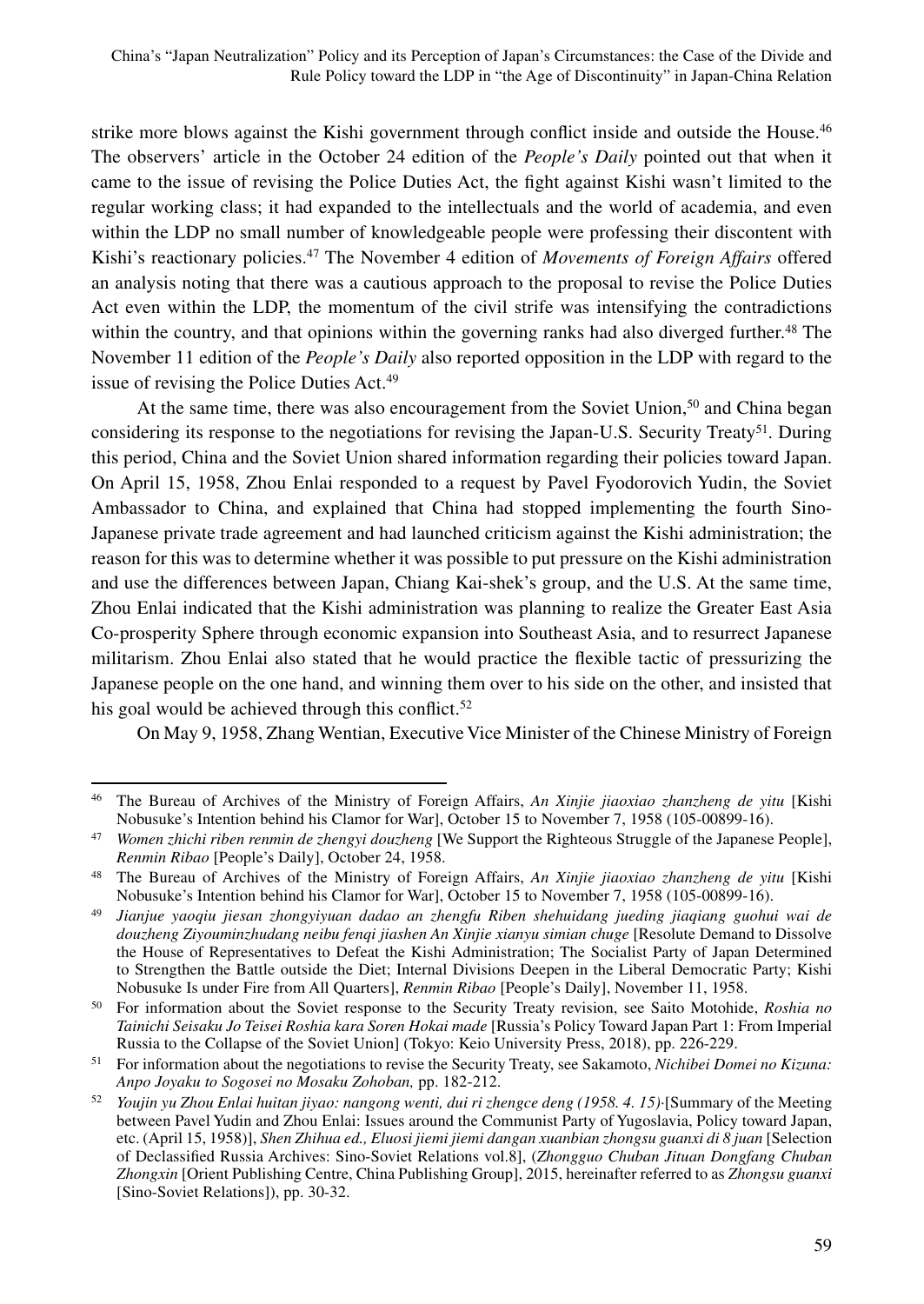Affairs spoke with Sergei F. Antonov, Soviet Charge d'Affaires ad interim in China. During the conversation, Zhang Wentian informed Antonov that China was taking the opportunity presented by the Nagasaki Flag Incident to put pressure on the Kishi administration and support the JSP and the Japanese Communist Party, and that PRC had made a decision to launch a counterattack against Japan, which intend to block the LDP from obtaining two thirds of the seats in the House of Representatives general election. Furthermore, he indicated the concrete measures that China deployed criticism of Kishi in Chinese newspapers and suspended exchange with Japan on all fronts. At the same time, Zhang Wentian clearly stated that these measures were tactical diversions, and that China's policy toward Japan still aimed to ensure the estrangement of Japan and the U.S.<sup>53</sup> On the other hand, a report from the Embassy of the Soviet Union in China to their home analyzed that China's policy toward Japan would be effective, and that while they did acknowledge that the policy was still maturing, it included extreme elements and drawbacks, and noted it should be pointed out that when China shifted its policy toward Japan, there were no prior consultations with the Soviet Union.54

On August 2, 1958, Mao Zedong spoke with Nikita Sergeyevich Khrushchev, first secretary of the Communist Party of the Soviet Union, who visited China in absolute secrecy. During the conversation, Mao Zedong told Khrushchev that the CCP's conditions to restore relations between China and Japan were (1) an apology for the Nagasaki Flag Incident, (2) the abandonment of hostile policy against China and of the Two Chinas policy, and (3) no hinderance to the normalization of the China-Japan relationship. In addition, Zhou Enlai stated that, even if Japan responded to the three conditions, China would not establish any diplomatic mechanisms in Japan to prevent the Two Chinas situation from arising. In response to this, Khrushchev and Deputy Foreign Minister Nikolai Fedorenko, who was later appointed as the Soviet Ambassador to Japan, proposed sending Chinese people, who pretended to be from the Soviet Union to the Soviet Embassy in Japan and had them work as counselors. However, the Chinese side implicitly rejected this offer.<sup>55</sup>

Against this backdrop, on September 9, 1958, the Soviet Embassy in China informed the Ministry of Foreign Affairs that negotiations, which revised the Security Treaty, had taken place during a conversation between Minister for Foreign Affairs Fujiyama and Secretary of State John Foster Dulles in the U.S. on September 3.<sup>56</sup> At this point, the Soviet Embassy in China provided the analysis from the Soviet Embassy in Japan to the Ministry of Foreign Affairs, which included information such as: (1) under the spirit of retaining the overall principles of the various military treaties between Japan and the U.S., the Japanese government was planning to have the U.S. carry out ex-ante coordination with Japan regarding the activities and its movement plans by the U.S.

<sup>53</sup> *Andongnuofu yu Zhang Wentian huitan jiyao: Tongbao zhongguo dui ri zhengce de tiaozheng (1958. 5. 9)*  [Summary of the Meeting between Sergei F. Antonov and Zhang Wentian: Briefing on the Adjustment of China's Policy towards Japan (May 9, 1958)], *Zhongsu guanxi* [Sino-Soviet Relations], pp. 41-43.

<sup>54</sup> *Andongnuofu guanyu zhongguo zhengzhi jingji xingshi de baogao (yijiuwuba nian qi yue ershiwu ri)* [Sergei F. Antonov 's Report on the Political and Economic Situation in China], *Zhongsu guanxi* [Sino-Soviet Relations], pp. 113-116.

<sup>&</sup>lt;sup>55</sup> Heluxiaofu yu Mao Zedong huitan jilu: Mantan guoji xingshi (1958. 8. 2) [The Records of the Meeting between Nikita Sergeyevich Khrushchev and Mao Zedong: An Informal Discussion on the International Situation], *Zhongsu guanxi* [Sino-Soviet Relations], p. 164, and pp. 176-177.

<sup>56</sup> The Bureau of Archives of the Ministry of Foreign Affairs, *Li Hui fusizhang jiejian su zhuhua shiguan canzan Sudalikefu tanhua jilu* [The Records of the Meeting between Li Hui, Deputy Director, and Sudalikov, Counsellor of the Soviet Embassy in China], September 13, 1958 (105-00596-02).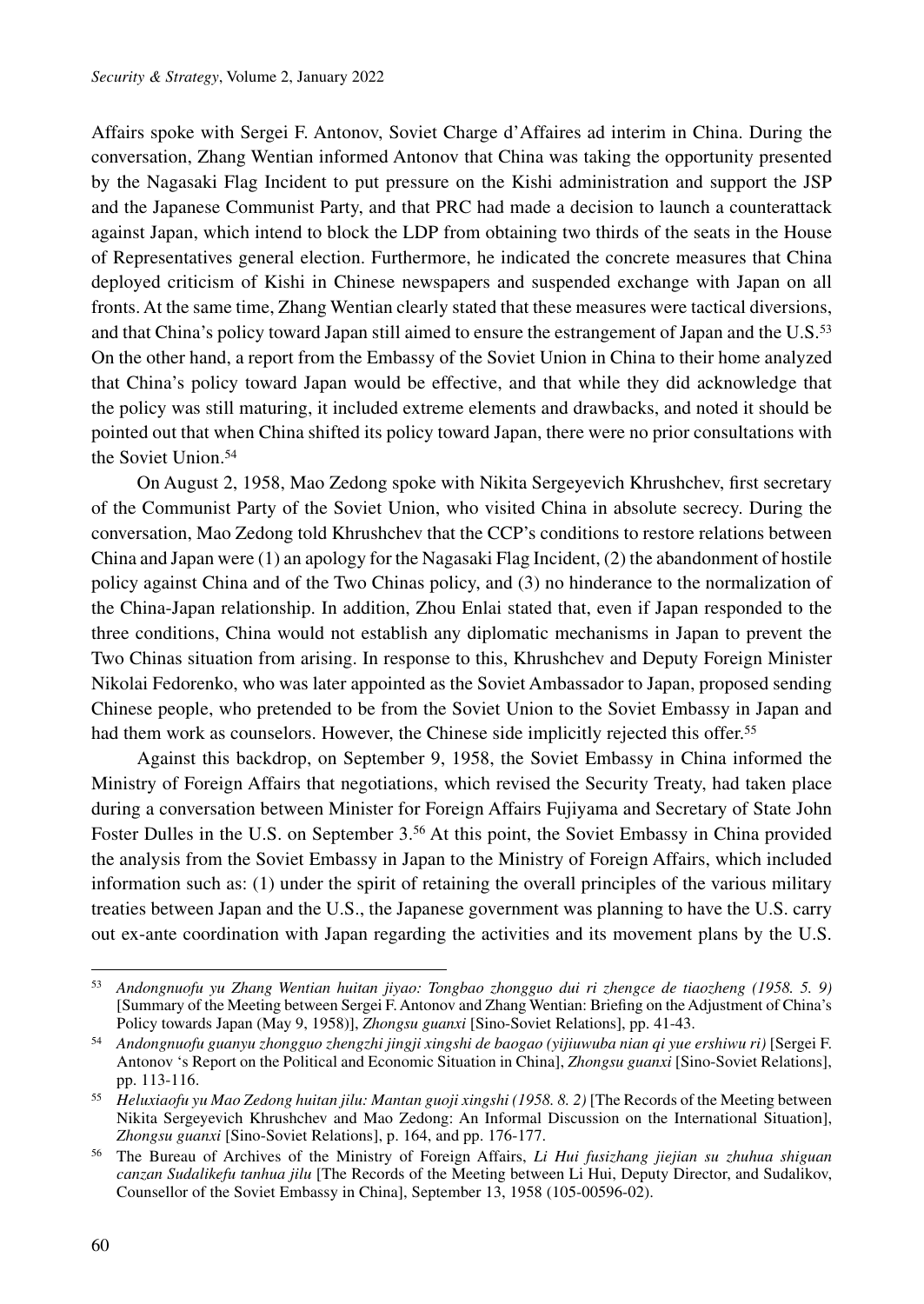military in Japan, (2) however, the Japanese government also did not believe that this attempt would succeed, and, perhaps their aim would influence the U.S. policy, or fool the general public within Japan, who demanded the implementation of more independent policies. On September 15, the Soviet Embassy in China communicated to the Ministry of Foreign Affairs that the Soviet Embassy in Japan had warned Japan about the participation of the U.S. forces in Japan in the Second Taiwan Strait Crisis.<sup>57</sup> On October 2, Antonov met with Zhou Enlai, and told him that the Soviet Union had decided to deter Japan's pro-American policy through economic means.<sup>58</sup>

On November 3, Minister of Foreign Affairs Chen Yi spoke with Antonov. Antonov handed over a memorandum, which contained intelligences on secret talks between Japan and the U.S. about revising the Security Treaty in Tokyo. The memorandum offered the following analysis of the Security Treaty revisions: (1) the aim of the talks was to confirm U.S. rights regarding U.S. forces in Japan and to strengthen Japanese militarism, and possibly to suggest that such an action would lead to the deployment of Japanese troops overseas and enable nuclearization; (2) as a result of the treaty, Japan would likely be able to join the Southeast Asia Treaty Organization, the North Atlantic Treaty Organization, and even the Mutual Defense Treaty between the United States and the Republic of China, through the U.S.; (3) within Japan, unease about the involvement in a war, especially a nuclear war, was increasing day by day, and every day there were more and more voices from the general Japanese population calling for a policy of neutrality; (4) Japan's ruling group were divided in the opinions regarding the current negotiations to revise the Security Treaty; (5) Kishi was using revising the Security Treaty to eliminate any clauses in the current treaty, which were unfavorable to Japan, and was trying to give the impression that Japan had become an equal party in the Japan-U.S. alliance. Then, Antonov made a suggestion to Chen Yi: that China and the Soviet Union could make a joint statement opposing the revision of the Security Treaty, and propose a trilateral treaty of peace and friendship between Japan, China and the Soviet Union. Although Chen Yi replied that he would report this to Mao Zedong and Zhou Enlai and give an answer after researching the issue, he responded with his personal opinion that a joint statement would be too much.<sup>59</sup>

The November 7 edition of the observer's article in the *People's Daily* pointed out that after the revisions, the Security Treaty between Japan and the U.S. would become a bilateral military treaty with the characteristics of a joint defense pact, and that it was apprehensive that the treaty could be connected to the Southeast Asia Treaty Organization, the North Atlantic Treaty Organization, and the Mutual Defense Treaty between the United States and the Republic of China.

<sup>57</sup> The Bureau of Archives of the Ministry of Foreign Affairs, *Sulian zhuhua shiguan canzan Sudalikefu huijian Zhang Hanfu fubuzhang dijiao zhuri shiguan jiu meiguo zai dongya diqu zhizao jinzhang jushi zhi riben waiwusheng zhaohui chaojian deng shi* [Sudalikov, Counsellor of the Soviet Embassy in China Met with Deputy Minister Zhang Hanfu to Discuss the Copies of Notes Submitted to the Soviet Embassy in Japan Addressed to the Ministry of Foreign Affairs of Japan Regarding the Tensions Created by the United States in East Asia, etc.], September 15, 1958 (109-00829-11).

<sup>58</sup> The Bureau of Archives of the Ministry of Foreign Affairs, *Sulian zhunbei shijia yali, daji riben qinmei zhengce* [The Soviet Union Preparing to Apply Pressure to Combat Japan's Pro-U.S. Policy], October 8, 1958 (105-00899-15).

<sup>59</sup> The Bureau of Archives of the Ministry of Foreign Affairs, *Sulian zhuhua linshi daiban xiang ChenYi fuzongli shou dijiao guanyu riben meiguo mimi huitan deng wenti de beiwanglu* [The Chargé d'affaires of the Soviet Union in China Handed Over to Vice Premier Chen Yi a Memorandum on Secret Talks between Japan and the United States and Other Issues], November 3, 1958 (105-00378-01).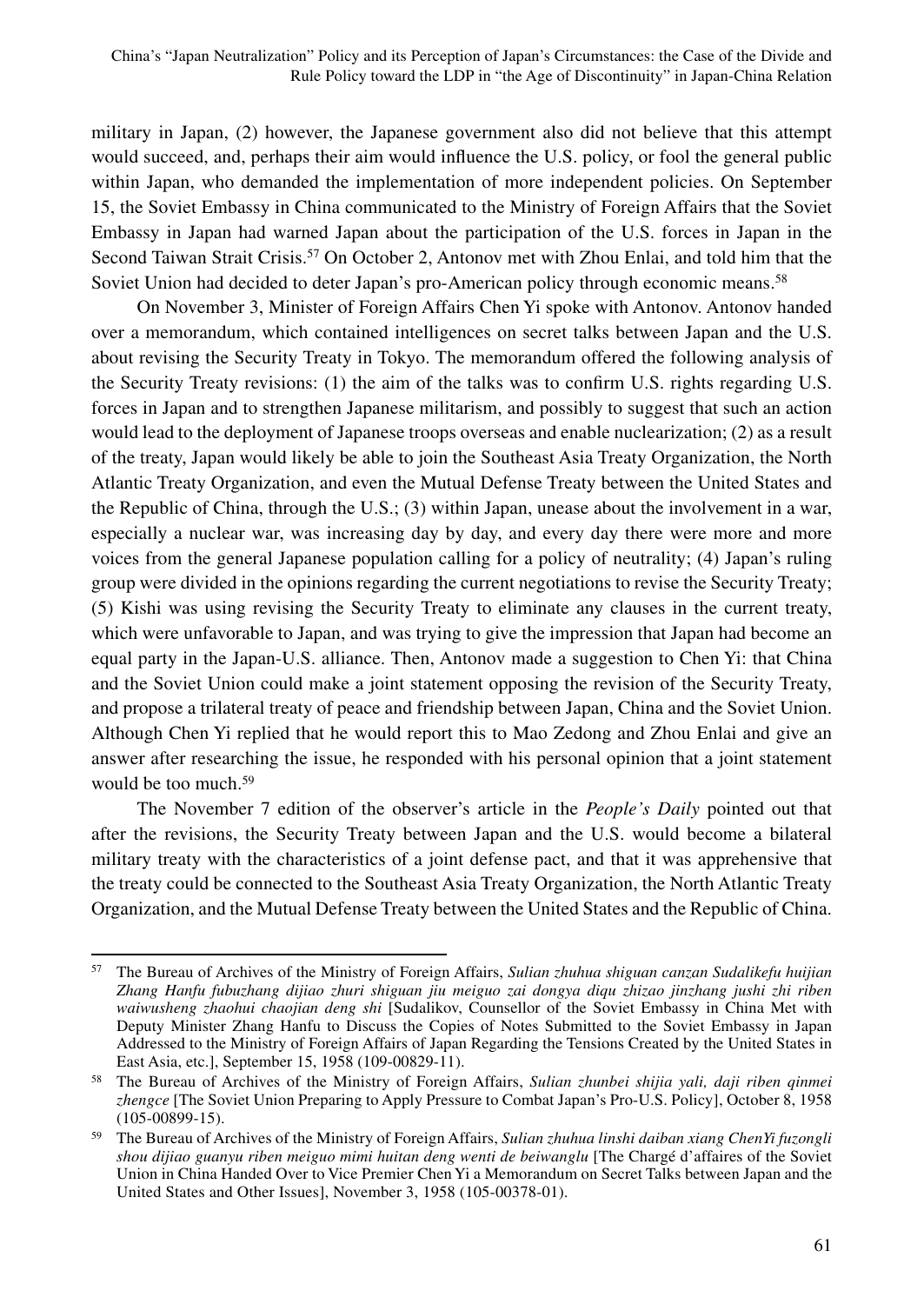It also asserted that China would support the Japanese patriots' movement demanding the abolition of the Security Treaty, which included the Japanese Communist Party, the JSP and discerning members of the government and the LDP.<sup>60</sup>

The November 7 edition of the *Movements of Foreign Affairs* also offered an analysis of the Security Treaty revisions: (1) as the situation in the Taiwan Strait became fraught, Kishi feared the involvement in a war, but proactively kept in step with the U.S.. Kishi was colluding all the more with the U.S. during this time to discuss revising the Security Treaty; as well as making U.S. obligations to defend Japan, he was considering Japanese obligations toward American war policy, such as providing bases, defending American-occupied Okinawa and the Bonin Islands, strengthening the anti-communist military groups of Northeast Asia, and deploying troops overseas; (2) Kishi's hostile policy against China was widening the cracks within Japan, and these situations developed the actions by a variety of democratic party factions and groups; the JSP had declared they would overthrow Kishi's cabinet; (3) the Japanese government and the LDP were disunited, and the Minister for Foreign Affairs Fujiyama, Matsumura Kenzo, the Japanese Ministry of Foreign Affairs, and Kishi held divergent opinions. Moreover, this document suggested policy that launched a concentrated attack on Kishi and increasingly isolated him while supporting all the people who were friendly toward China, especially the JSP, to promote the anti-Kishi movement among the Japanese people.61 The November 15 edition of the *Movements of Foreign Affairs* presented an analysis that the Japanese people opposed to revising the Security Treaty, and that there had been increased calls to abolish it since the Second Taiwan Strait Crisis, but that Kishi's cabinet disagreed with these opinions, and intended to revise the treaty. It also reported a policy to advertise the dangers of the Japan-U.S. Security Treaty, expose Kishi's intentions, and support the fight of the Japanese people.<sup>62</sup>

In this context, a meeting was held at 3 pm on November 7 to consider the Soviet Union's proposal regarding the revision of the Security Treaty. On the morning of that day, Zhou Enlai called Liao Chengzhi and instructed him to convene the Japan Group<sup>63</sup> under his jurisdiction, carry

<sup>60</sup> *Jingti rimei xiugai "anquan tiaoyue"de pianju!* [Beware of Japan-US Scam to Revise the "Security Treaty"!], *Renmin Ribao* [People's Daily], November 7, 1958.

<sup>61</sup> The Bureau of Archives of the Ministry of Foreign Affairs, *An Xinjie jiaoxiao zhanzheng de yitu* [Kishi Nobusuke's Intention behind his Clamor for War], October 15 to November 7, 1958 (105-00899-16).

<sup>62</sup> The Bureau of Archives of the Ministry of Foreign Affairs, *Guanyu xiugai rimei "anquan tiaoyue"de dongxiang* [Movement on the Revision of the Japan-U.S. "Security Treaty"], November 15, 1958 (105-00899-17).

This Japan Group is thought to refer to the so-called "Great Japan Group" organized by Liao Chengzhi, in which those responsible for practical work connected to Japan participated, including people from the Ministry of Foreign Affairs, the International Department of the Central Committee of the CCP, the Ministry of Foreign Trade, the National Overseas Chinese Affairs Comittee, the China Council for the Promotion of International Trade, the Chinese Association for Friendship with Foreign Countries, the Chinese People's Institute of Foreign Affairs, the CCP Communist Youth League, the All-China Federation of Trade Unions, the *People's Daily*, and the Xinhua News Agency. The Great Japan Group undertook communications, debates, research, and studying relating to China's political direction toward Japan and its perception of Japanese circumstances, and conveyed information gathered by each organization and proposals to the CCP leadership, chiefly Zhou Enlai, while receiving policy directions and instructions from the CCP leadership through Liao Chengzhi. In fact, the members of the Japan Group convened at this time included names such as Zhao Anbo (International Department, Central Committee of CPC), Yang Zheng, Wang Xiaoyun (Foreign Affairs Office of the State Council),and Yang Chunsong (National Overseas Chinese Affairs Committee); even Zhuang Tao (International Department, Central Committee of CPC), and Chen Kang (The Ministry of Foreign Affairs) were called. The Bureau of Archives of the Ministry of Foreign Affairs, *Waijiao buzhang Chen Yi jiu riben meiguo xiugai "anquan tiaoyue" fabiao shengming de youguan qingshi ji shengming gao* [Foreign Minister Chen Yi's Statement on the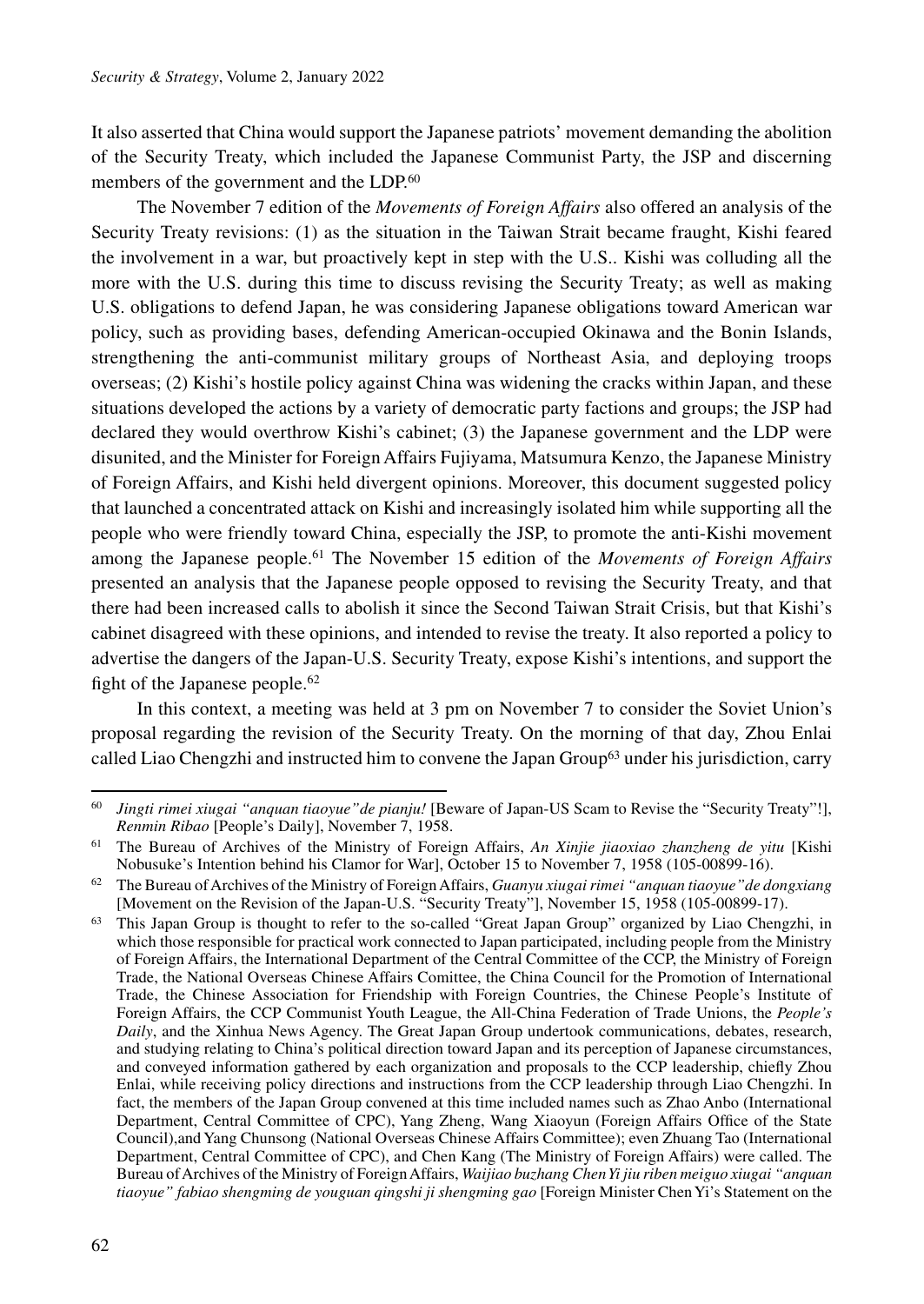out research in advance, and then prepare any necessary documents and opinions for the meeting that afternoon. On this occasion, Zhou Enlai instructed Liao Chengzhi to research two points for consideration that he had discussed with Chen Yi the previous day: (1) Kishi was making use of the Japanese people's wish, which abolished the Japan-U.S. Security Treaty and achieved equal status, to sign a treaty of alliance with the U.S., and Kishi was planning to revive Japanese militarism through this new treaty. What rallying cries and policies should China use to support and encourage the fight of the Japanese people? (2) There were some good points about making a joint statement with the Soviet Union, but while the Soviet Union was engaged in diplomatic relations with Japan, China was not, and the Taiwan issue also lay between them. Consequently, there could be no allowances in the phrasing of the joint statement. Would it therefore be better to release their own statements, or a joint statement? Zhou Enlai also ordered him to research the issue of the revision of the Police Duties Act with regard to the circumstances within Japan.<sup>64</sup>

On the afternoon of November 7, based on the opinions of Liao Chengzhi and his group, Zhou Enlai gathered Chen Yi, Liao Chengzhi, Deputy Director Li Chuli of the International Liaison Department of the Central Committee, Vice Minister Zhang Hanfu of the Ministry of Foreign Affairs, and other relevant parties from the Foreign Affairs Office of the State Council, the Ministry of Foreign Affairs, and the Internal Liaison Department, and held a discussion on the response to the revision of the Security Treaty. Then, on November 15, Zhou Enlai submitted the following report to Mao Zedong and the Central Committee.<sup>65</sup>

First, the report gave the following analysis with regard to the revision of the Security Treaty: (1) Kishi was using the wishes of the Japanese people to recover Okinawa and the Bonin Islands and reform the current Japan-U.S. Security Treaty into an equal pact so Japan would be pulled into the U.S.'s Northeast Asian alliance group, and was trying to rearm Japan and resurrect its militarism through new treaty; (2) the aims of the U.S. were to tie Japan to the U.S. tank through this military treaty and make Japan obliged to defend U.S. military bases, then to expand this area of defense into the western Pacific, and in so doing push Japan to the front lines and have it take risks for the U.S. in an emergency. The U.S. had felt the sting of engagement on the front lines in the recent Lebanon crisis and the Second Taiwan Strait Crisis, and was consequently exploring plans that would enable it to escape from such predicaments. As a result, this revealed U.S. weakness; (3) once Japan rearmed, it was extremely doubtful that Japan would obey the American plan. The report also pointed out that the Japanese people were already engaged in widespread protests, but

Revision of the "Security Treaty" by Japan and the United States and Requests for Instructions in Relation to the Statement], November 7 to November 30, 1958 (105-00378-02).

The Foreign Affairs Office of the State Council had also set up a Japan Group, with several members of staff deployed under the leader of the group (initially this was Yang Zheng; after this it was Wang Xiaoyun), but because it played an administrative role, such as documenting the proposals of the "Great Japan Group" and convening meetings of the "Great Japan Group," it was known as the "Small Japan Group." For more details concerning the Japan Groups mentioned above, see Wu Xuewen, *Fengyu yangqing – wo suo jingli de zhongri guanxi* [Rain or Shine - Sino-Japanese Relations as I Experienced Them], (Beijing: *Shijie Zhishi Chubanshe* [World Affairs Press], 2002), pp. 55-56 ; Wang, *Sengo Nitchu Kankei to Ryo Shoshi: Chugoku no Chinichiha* 

*to Tainichi Seisaku,* pp. 32-33. 64 The Bureau of Archives of the Ministry of Foreign Affairs, *Waijiao buzhang Chen Yi jiu riben meiguo xiugai "anquan tiaoyue" fabiao shengming de youguan qingshi ji shengming gao* [Foreign Minister Chen Yi's Statement on the Revision of the "Security Treaty" by Japan and the United States and Requests for Instructions in Relation to the Statement], November 7 to November 30, 1958 (105-00378-02).

<sup>65</sup> Ibid.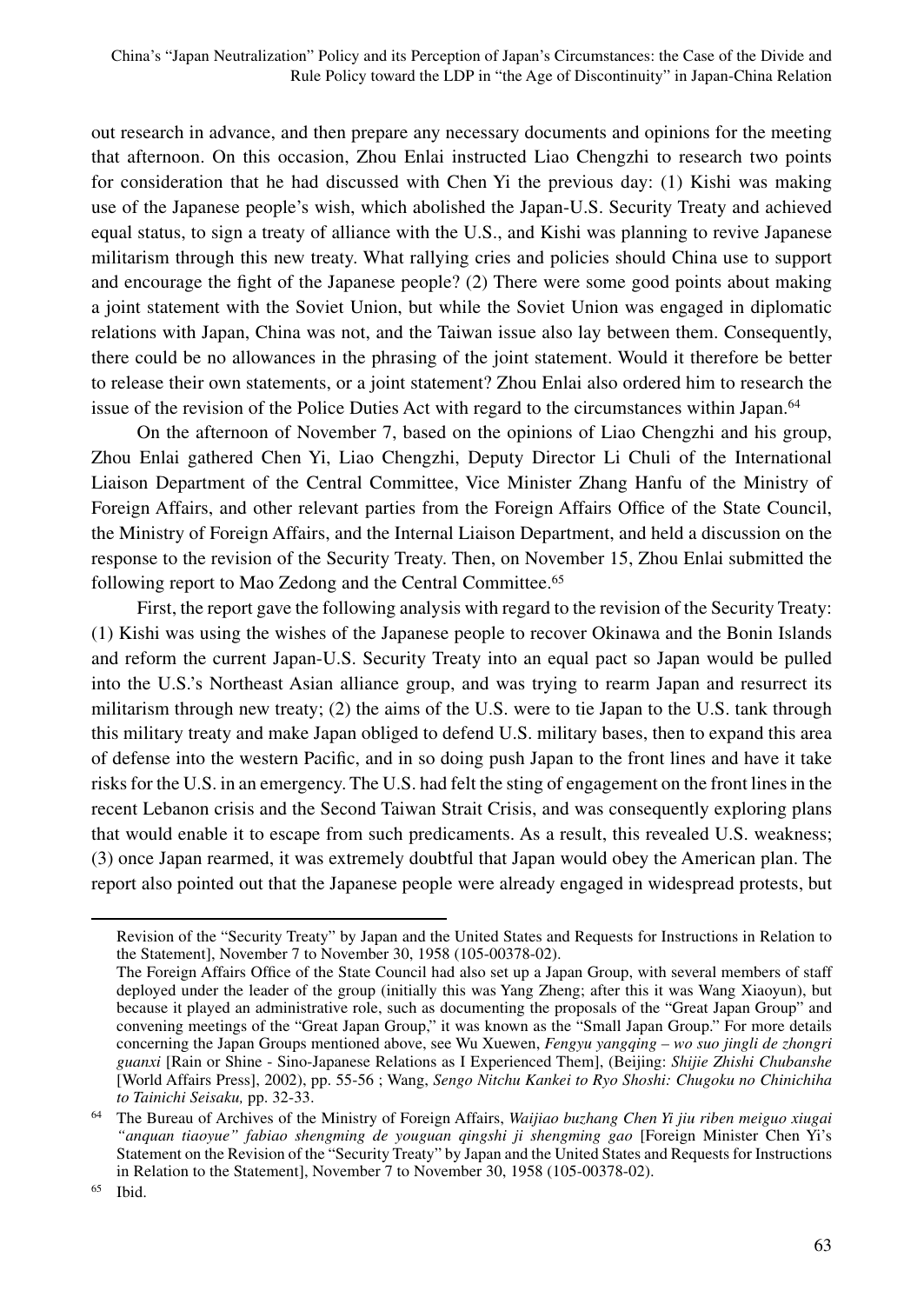that the sources and future development of these problems were not clear.

Moreover, based on these points, the report proposed that China should make a statement regarding the revision of the Security Treaty. Two reasons were given: (1) it was necessary to declare China's stance of resolute opposition to any new military collusion between Japan and the U.S.; (2) China must adopt a mindset to explain its rationale, separate the Japanese people's mentality which desired independence, peace, and equality, from the current conspiracy to tie Japan to the American tank, and divorce the legitimate demand, which Japanese wanted to maintain armaments for the self-defense, from Japanese and U.S. collusion to invade and expand. On the other hand, the report saw the revisions to the Security Treaty as unblockable. Nevertheless, it pointed out that a statement by China could strengthen the progressively powerful fight in Japan, and help the Japanese people to see their prospects more clearly.

Second, with regard to the Soviet Union's proposal, the report suggested that although there were advantages to making a joint statement with the Soviet Union, it would be more desirable to make an independent statement. The reasons given were: (1) the Soviet Union had diplomatic relations with Japan and the U.S., but China did not, and Japan and U.S. were involved in the Taiwan problem; (2) a joint statement with the Soviet Union would highlight the Sino-Soviet Treaty of Friendship, Alliance and Mutual Assistance e—and give Kishi an excuse to advocate for the signing of a military pact between Japan and the U.S. and deceive the Japanese people. Additionally, it noted that although the suggestion of a trilateral peace treaty between China, Japan and the Soviet Union in the Soviet Union's proposal offered the advantage of not allowing Kishi to use the excuse of a China-Soviet alliance, implementing such a proposal at the moment would indicate Chinese and Soviet weakness to Japan and the U.S., and so should be brought up after seeing the situation in the future.

Third, after acknowledging the above opinions, the report put forward measures to be taken: (1) a statement by the Minister of Foreign Affairs; (2) an editorial in the *People's Daily*; (3) a joint statement by the different public organizations that had connections with Japan to date, which would express support for the Japanese people's opposition to the resurrection of militarism and their fight to gain democracy and freedom; (4) notifying the Soviet Union of the Chinese opinions and measures. This report attached a draft of the statement by the Minister of Foreign Affairs. The draft statement for the Minister of Foreign Affairs was created based on the content of this report. The report's proposals received the approval of the leadership of the CCP, including Mao Zedong, by November 18. After this, Zhou Enlai applied the final revisions to the Minister of Foreign Affairs' statement, and the statement was to be issued on November 19.

On November 18, the day before the statement was to be issued, Zhou Enlai instructed Chen Yi to meet with Yudin and inform him of China's opinions and measures. Yudin was not in good health, so Chen Yi spoke with Antonov and informed him that there would be an independent statement by the Minister of Foreign Affairs. Chen Yi offered the reasons that although a joint statement would be important, it was not yet the time for it, and that although the Soviet Union had diplomatic relations with Japan, China did not, and so it would be inconvenient to phrase and express such a statement. He then noted that in this statement, China had decided to attack the Kishi cabinet and support the anti-Kishi movement of the Japanese people.<sup>66</sup>

<sup>66</sup> Ibid.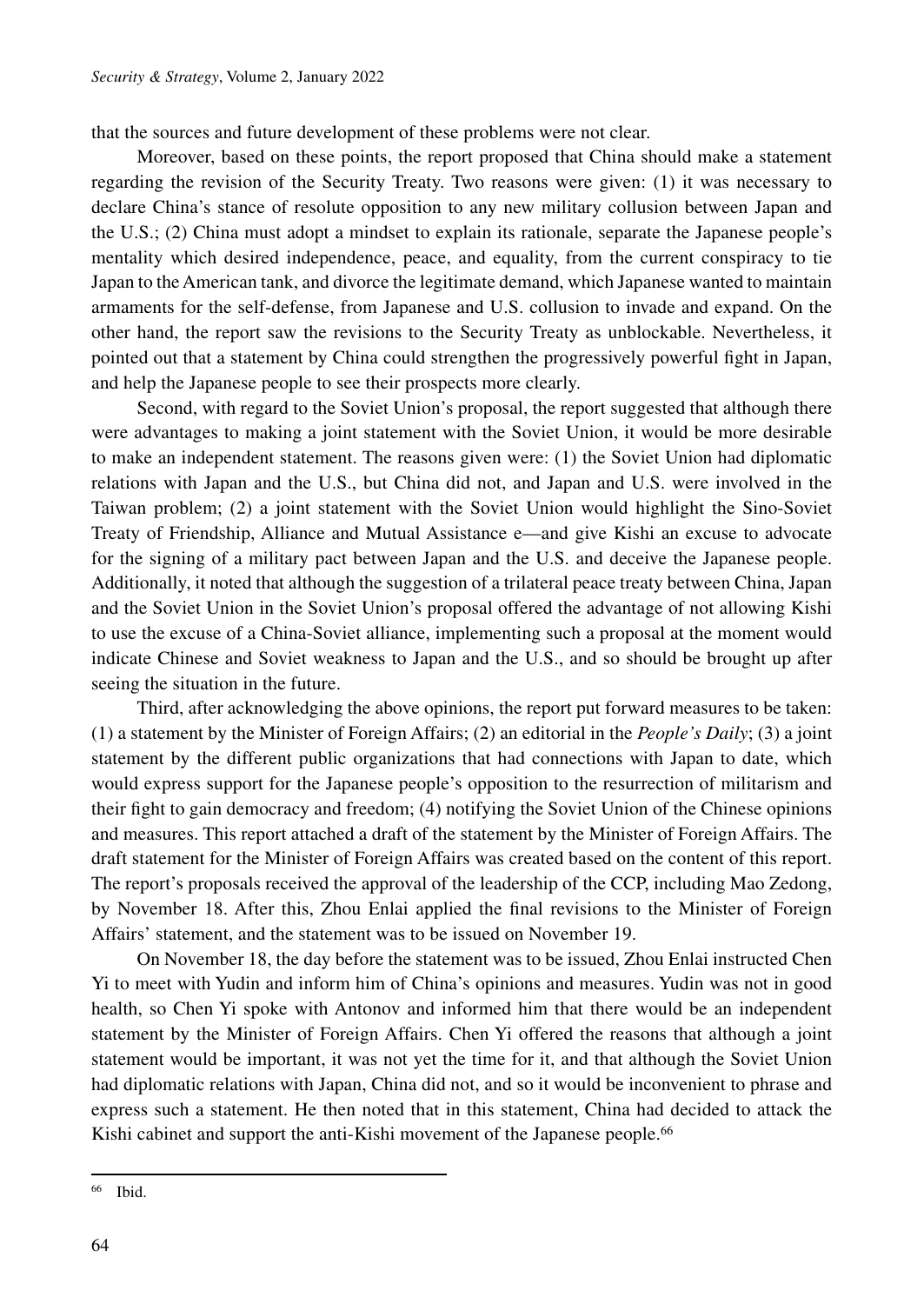The statement, which was made in the name of Minister of Foreign Affairs Chen Yi, took the position that "The 'Security' Treaty between Japan and the United States of America is a onesided, unequal treaty ensuring that American imperialism controls the Japanese people," asserting that the Japanese people were demanding the abolition of the Japan-U.S. Security Treaty, and that the Treaty "completely contravenes the wishes of the Japanese people." Then, the statement noted that "the Chinese people have consistently supported the Japanese people's fight for independence, peace, and democracy, and wholeheartedly expect Japan to become a peaceful and neutral state," and put forward a message with a "Japan neutralization" policy in mind. Moreover, it pointed out that an extremely powerful mass movement was taking place among the Japanese people on an unprecedented scale toward Kishi's hostile policy against China, and that even within the LDP, educated people were expressing great dissatisfaction with Kishi's reactionary policies.<sup>67</sup> An editorial in the following day's *People's Daily* also criticized Kishi's approach toward the U.S. and China, calling for the Japan-U.S. Security Treaty to be abolished, and characterizing the current anti-U.S. and anti-Kishi movements as unprecedented in the history of postwar Japan.68

The Kishi cabinet immediately rebutted China's approach.<sup>69</sup> Even Japanese public opinion criticized China's approach as meddling with internal affairs.<sup>70</sup> China understood this reaction from Japan, $71$  but focused its attention on inflaming the Anpo protests within Japan, and so ignored it.72

On November 28, the Ministry of Foreign Affairs informed the Soviet Embassy in China that their proposal to sign a trilateral peace treaty between China, Japan and the Soviet Union, which was included in the draft for an independent statement by the Soviet Union, was inappropriate, and demanded it be cut. Chinese side pointed out one reason that, following China's announcement of Minister of Foreign Affairs Chen Yi's statement, there was a remarkable reaction in Japan, and the Japanese people opposed the Kishi administration's Japan-U.S. Security Treaty; the proposal would cause part of the Japanese populace to misunderstand that China was hurrying to improve its relations with Kishi's administration, and shake the determination of the anti-Kishi

<sup>67</sup> Ibid.

<sup>68</sup> "Heping duli minzhu shi riben renmin weiyi guangming de qiantu" [Peace, Independence and Democracy are the Only Path to Bright Future for the Japanese People], *Renmin Ribao* [People's Daily], November 20, 1958.

<sup>69</sup> "Chin Ki Seimei ni kansuru Gaimusho Joho Bunkakyokucho Danwa" [Conversations about Chen Yi's Statement with the Director-General of the Public Information and Cultural Affairs Bureau of the Ministry of Foreign Affairs] (November 20, 1958), in *Sengo Shiryo Nitchu Kankei* [Postwar Documents: Sino-Japanese Relations] ed. Ishikawa Tadao, Nakajima Mineo, and Ikei Masaru (Tokyo: Nippon Hyoron sha co., Ltd., 1970; hereinafter, *Sengo Shiryo*), p. 106.

<sup>70</sup> "Shasetsu Chin Ki Bucho no Kyokkai wo Haisu" [Editorial: Overcoming Minister Chen Yi's Misconstructions] *Yomiuri Shimbun*, November 22, 1958.

<sup>71</sup> Cankao Xiaoxi [Reference News], November 21, 1958 ; The Bureau of Archives of the Ministry of Foreign Affairs, *Zhongguo sulian dui ri zhengce wenti* [On China and the Soviet Union's Policy toward Japan], November 21 to December 17, 1958 (105-00899-18).

<sup>72</sup> The Bureau of Archives of the Ministry of Foreign Affairs, *Zhongguo sulian dui ri zhengce wenti* [On China and the Soviet Union's Policy toward Japan], November 21 to December 17, 1958 (105-00899-18); Liu Chu, *Mei ri fandongpai yao ba riben tuoshang huimie de daolu – jielu ri mei xiugai "anquan tiaoyue" de yinmou* [U.S. and Japanese Reactionaries Want to Drag Japan down the Road to Destruction - Exposing the Conspiracy behind Japan and the United States Revising the "Security Treaty"] *Renmin Ribao* [People's Daily], December 5, 1958; Meng Jing, *Ri mei xiugai "anquan tiaoyue" de yinmou* [Conspiracy behind Japan and the United States Revising the "Security Treaty"], *Shijie Zhishi* [World Affairs], 1958, vol.23 (December, 1958), pp. 27-28.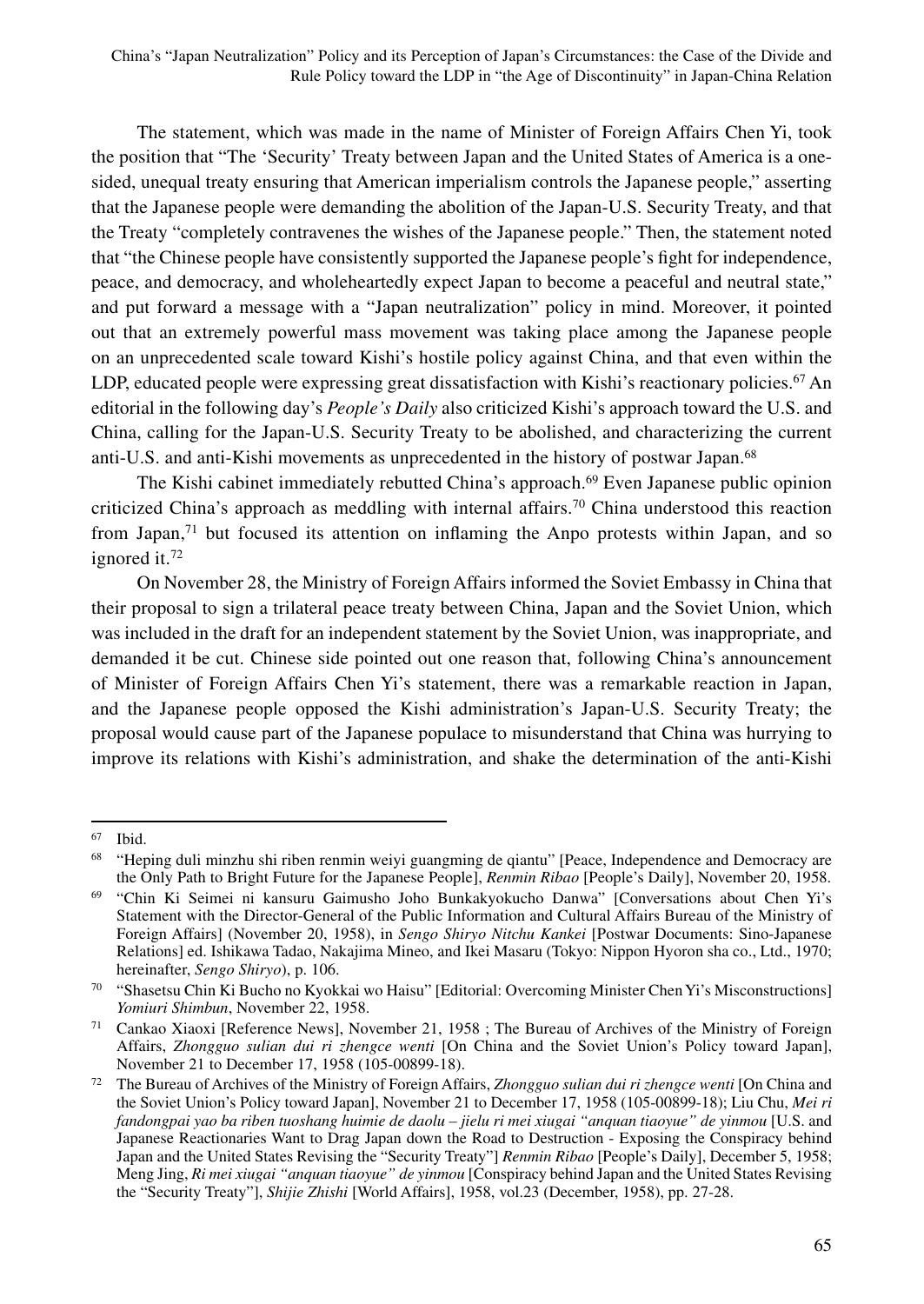movement.73 During this period, the Chinese Embassy in the Soviet Union reported that Soviet news and propaganda, which aimed at the Japanese government, were comparatively mild for the diplomatic consideration, and this would influence the later behavior of the Soviet Union.<sup>74</sup>

As stated above, by maintaining an unyielding attitude toward Japan, China intended to link the revision of the Security Treaty to the inflammation of the anti-U.S. and anti-Kishi movements. In this context, China emphasized the information about Japan provided from the Soviet Union. However, during this same period, China feared that falling into step with the Soviet Union in terms of its policy toward Japan would drag China into its approach of appeasement, and thought it should refuse the Soviet proposal regarding the revision of the Security Treaty.

#### (3) The Beginning of the Divide and Rule Policy toward the LDP

From November 1958, the incumbent LDP ministers sought to improve Sino-Japanese relations through the Soviet Union. On November 29, 1958, Chief Cabinet Secretary Akagi requested the cooperation of Fedorenko, Soviet Ambassador to Japan, to improve relations between China and Japan. Akagi stated that (1) Kishi had not sent a letter apologizing for the Nagasaki Flag Incident, but had expressed his feelings of regret when responding to questions in the Diet, and (2) the statement by Minister of Foreign Affairs Chen Yi went too far, seeming to add to the pressure on the Japanese government, and had alienated a huge number of Japanese people from China. Moreover, he noted that it had been a mistake for the Japanese government to make a statement acknowledging the "Two Chinas" in the past, and "the Japanese government cannot ignore the current circumstances, although there are great difficulties." This message was passed to Beijing via the Soviet Embassy in China.75

In December 1958, Minister of International Trade and Industry Takasaki also met with Fedorenko and expressed that the suspension of trade between China and Japan was a heavy blow for Japanese industry, and so Japan wanted to undertake trilateral trade with China via the Soviet Union. Takasaki pointed out the importance of improving the relationship between Japan and China, and proposed that (1) if China were to invite Takasaki, he would immediately raise the invitation before the government, and once he had permission, would travel to China in his position as Minister of International Trade and Industry, or (2) if the government did not give permission, he would resign, and then visit China in his capacity as a private citizen. He requested that this was conveyed to China, and that he be informed of the result. This proposal was passed to China via the Soviet Embassy in China.76

Meanwhile, the factional rivalry in the LDP had intensified even more. On December 22,

 $73$  op.cit. Another reason was the lack of diplomatic relations between China and Japan and the legal state of war accompanying this.

<sup>74</sup> The Bureau of Archives of the Ministry of Foreign Affairs, *Zuijin sulian baokan dui riben wenti de baodao* [Recent Soviet Press Coverage of Japanese Issues ], November 27, 1958 (109-01814-16).

<sup>75</sup> The Bureau of Archives of the Ministry of Foreign Affairs, *Riben guangfang zhangguan Chicheng tanzhongri guanxi wenti* [Japan's Chief Cabinet Secretary Akagi Talks about China-Japan Relations], December 10, 1958 (105-00378-04).

<sup>76</sup> The Bureau of Archives of the Ministry of Foreign Affairs, *Sulian zhuhua shiguan canzan Andongnuofu huijian Zeng Yongquan fubuzhang dijiao riben tongshang chanye xiang yaoqiu sulian bangzhu tong zhongguo maoyi de beiwanglu* [Antonov, Counsellor of the Soviet Embassy in China, Met with Vice Minister Zeng Yongquan and Handed Over the Memorandum of the Japanese Minister of International Trade and Industry Requesting the Soviet Union to Support Trade with China], January 7, 1959 (109-00829-22).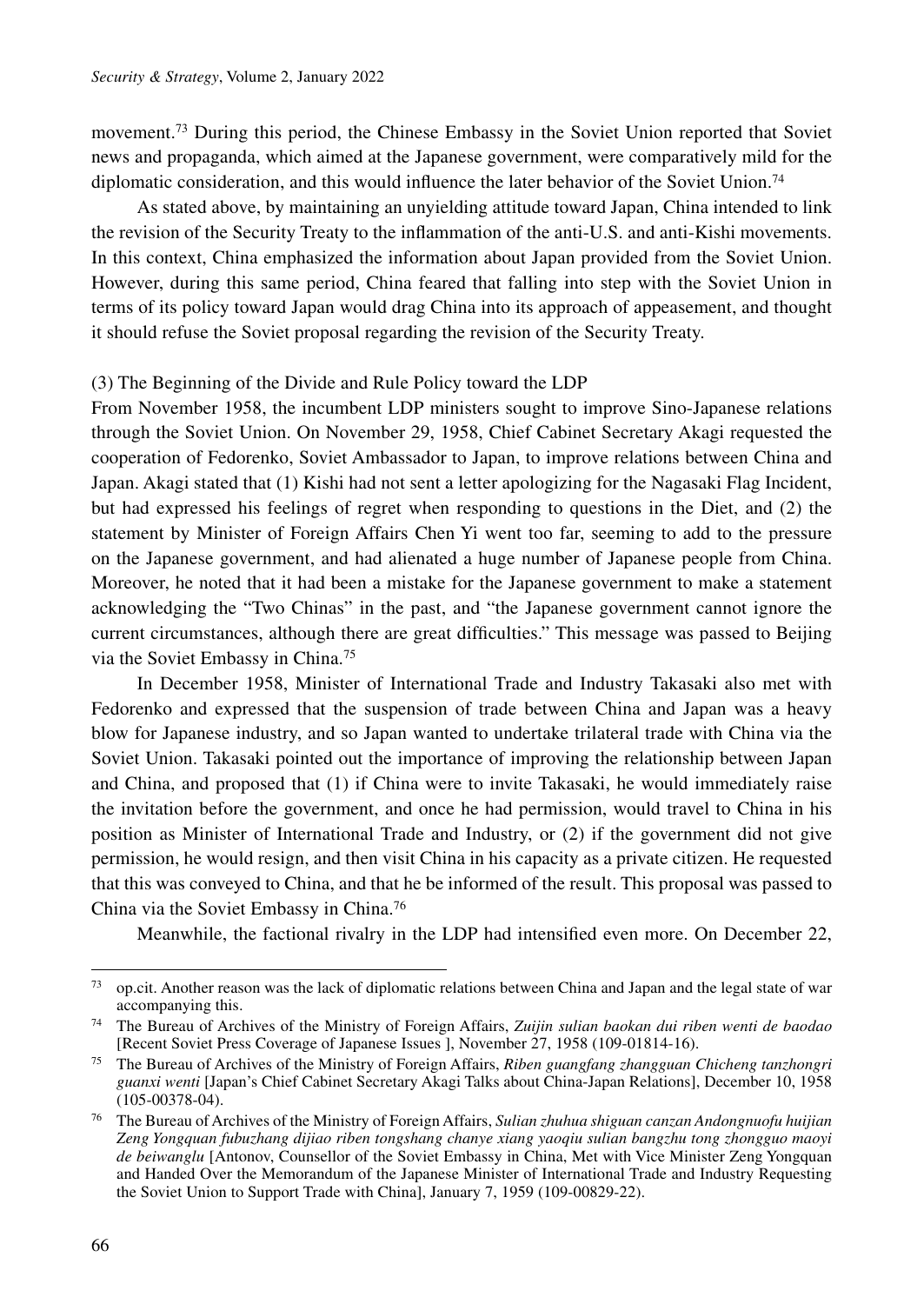82 members of the anti-mainstream factions of the LDP organized a rally opposing the situation that Kishi moved the LDP presidential election forward and demanding the revocation of the expulsion of Tsuji Masanobu and of the cull that recommended the resignation of Kawasaki Hideji. Moreover, on December 25, Minister of State Ikeda Hayato, Minister of Education Nadao Hirokichi, and Director-General of the Economic Planning Agency Miki Takeo submitted letters of resignation.<sup>77</sup> China observed these movements closely,<sup>78</sup> and the January 6 and January 18 (1959) editions of the *People's Daily* referred to the intensification of internal LDP strife caused by moving the presidential election forward.79 Although Matsumura Kenzo, who ran as a rival candidate to Kishi in the LDP presidential election held on January 24, 1959, was defeated, he received the support of 166 votes—around one third of the votes within the LDP<sup>80</sup>—and China also paid attention to this result.<sup>81</sup>

On February 13, 1959, Mao Zedong gave new instructions concerning the policy toward Japan. He added a revised proposal—"Exchange with some persons involved in government will be permitted at appropriate times"—to the "Basic Evaluation of the Foreign Affairs Work by the CCP's the Central Foreign Affairs Small Group in 1958 and the 1959 Political Policy and Plan Concerning Foreign Affairs Work" submitted by Chen Yi on January 26.82 These instructions were the catalyst for China launching its divide and rule policy toward the LDP.

It is thought that Mao Zedong's instructions were influenced by the *Foreign Affairs Briefings* created by the Foreign Affairs Office of the State Council on January 17 and 22, 1959, as well as by the perception of Japanese circumstances to date. These *Foreign Affairs Briefings* reported intelligences about Japan from Tazaki Suematsu, who had visited China in January, and included the following details: (1) among the LDP and the Japanese government, Secretary-General Fukuda Takeo, Chief Cabinet Secretary Akagi, and Vice-Minister for Foreign Affairs Yamada Hisanari had spoken with Sata Tadataka in the hope of gaining the cooperation of the JSP with the issue of China, and the JSP had proposed a meeting of both countries' foreign ministers. After this was suggested, the LDP had supported it, and sought to use it to break the stalemate in Sino-Japanese relations; (2) even within the LDP, Akagi, Matsumura, Miki, Takasaki, and Kitamura were proactive vis-à-vis the issue of China. Furthermore, Kono was also interested in the issue of China, but did not to want risk himself, and so had not yet raised this in public; (3) within the Ministry of Foreign Affairs Director-General of the Asian Affairs Bureau Itagaki Osamu and Director of Chinese Affairs Okada Akira intended to approve the three political principles, but asked that China did not demand this to be done publicly and in writing. Additionally, both said

<sup>77</sup> Hara, *Sengo Nihon to Kokusai Seiji Anpo Kaitei no Seijirikigaku*, pp. 215-218.

<sup>78</sup> *Cankao Xiaoxi* [Reference News], December 27 and December 31, 1959.

<sup>79</sup> *Riben ziyouminzhudang de neihong* [Internal discord in the Liberal Democratic Party of Japan], *Renmin Ribao* [People's Daily], January 6, 1959 ; *An Xinjie jituan qitu qiangying tiqian chongxuan zongcai Riben ziyouminzhudang neidouzheng reng lie* [Kishi Nobusuke's Group Tries to Forcefully Re-Elect the President Early; the Internal Struggle in the Liberal Democratic Party of Japan Is Still Intense], *Renmin Ribao* [People's Daily], January 18, 1959.

<sup>80</sup> Hara, *Sengo Nihon to Kokusai Seiji Anpo Kaitei no Seijirikigaku*, p. 221.

<sup>81</sup> *Cankao Xiaoxi* [Reference News], January 15 and January 27, 1959; *An Xinjie chongxin dangxuan ri ziyouminzhudang zongcai* [Kishi Nobusuke Re-Elected as President of the Liberal Democratic Party of Japan], *Renmin Ribao* [People's Daily], January 29, 1959.

<sup>82</sup> CCCPC Party Literature Research Office, *Mao Zedong nianpu di 3 juan* [Chronicle of Mao Zedong vol.3], p. 588.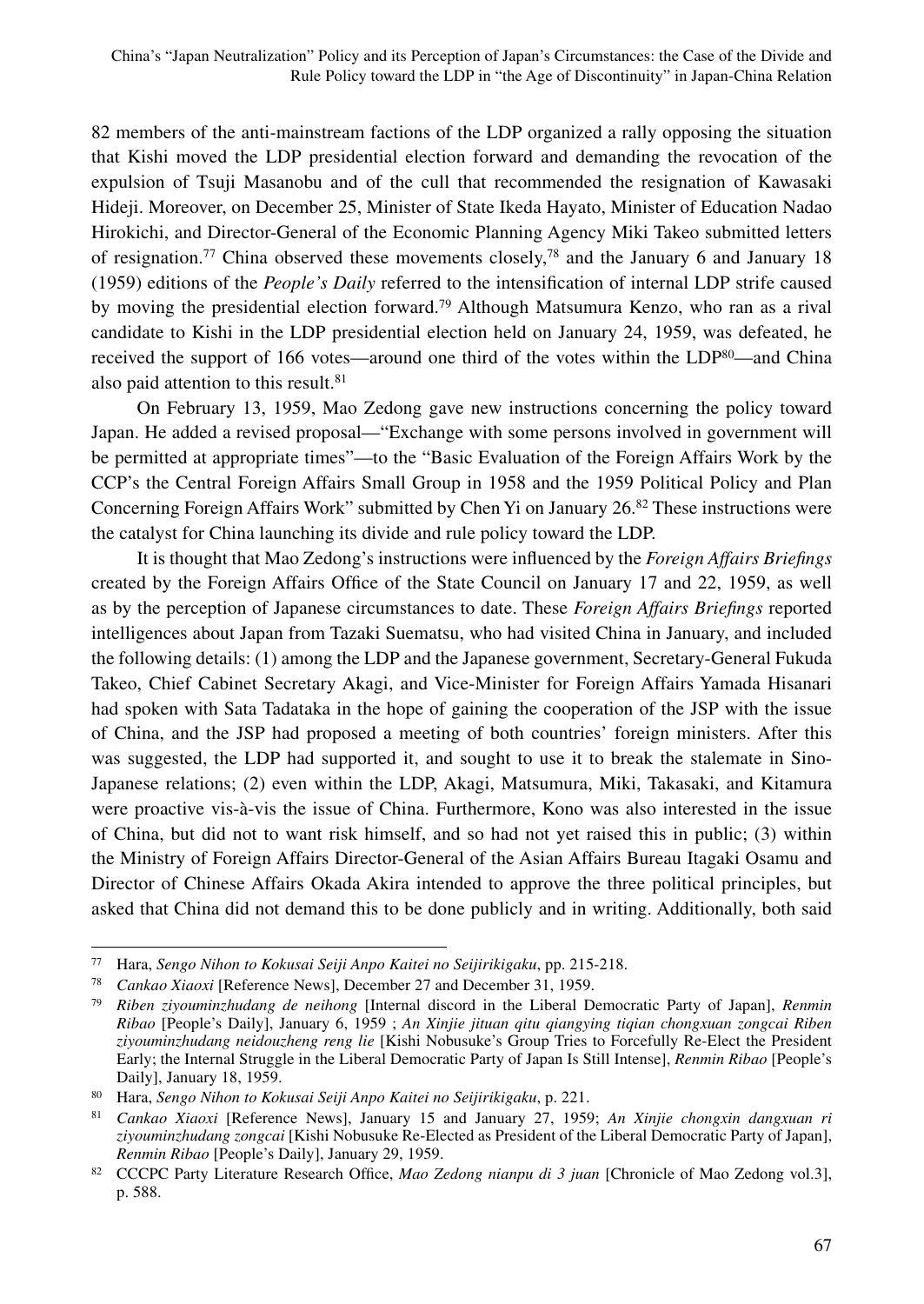that they could not send a delegation to China for an apology, but wanted to convey their message that this measure was the utmost they could do with the LDP's current relationship between China and Japan. This was also reported to Mao Zedong.<sup>83</sup>

On the other hand, these *Foreign Affairs Briefings* left doubts as to whether Tazaki's intelligences had been passed on correctly. The reason for this was that according to the Ministry of Foreign Affairs' records of the details of the meetings with Tazaki, Tazaki said that (1) even if Kishi's cabinet lost power due to the internal rivalries of the LDP, this would not change the reign of the conservative parties that followed the U.S., and there was no hope that an LDP government would pursue a policy of friendship with China; and (2) left-wing members of the LDP such as Matsumura and Kitamura were interested in trade between Japan and China, but lacked power and their perceptions were unclear, so they were being used by Kishi and Kono.<sup>84</sup>

The leadership of the CCP met with Miyamoto Kenji, Chairman of the Japanese Communist Party, when he visited China, and told him their desire to implement a divide and rule policy toward the LDP. On February 24, 1959, Miyamoto spoke with Zhou Enlai and Liu Shaoqi, and stated that the movement against revising the Security Treaty was escalating in Japan, and the internal disagreements in the LDP were also intensifying. Zhou Enlai pointed out that China's policy toward Japan lay in the accomplishments of the anti-U.S. and anti-Kishi movements, and aimed to isolate Kishi by supporting the JSP and the anti-mainstream factions of the LDP, and exposing the disagreements within the LDP, based on the principle of inseparability between political and economic affairs. Zhou Enlai also stated that Kono Ichiro was considering a ministerial level meeting between Japan and China.85

On March 3, Mao Zedong met with Miyamoto, and on this occasion Mao Zedong asked, "Ikeda is a member of the far right and Kishi is central, so isn't Kono better, in comparison? Is there any possibility that Kono could replace Kishi?" He also questioned whether the 166 votes, which Matsumura gained in the LDP presidential election, could become a long-term opposition faction, and whether it would be a good idea for Matsumura to visit China. Miyamoto responded that (1) Ikeda and Kono were both members of factions that opposed Kishi, but would be treasonists just like Kishi, and (2) Matsumura and his allies were relatively attuned to the anti-U.S. movement, but the opinions of the people who supported Matsumura were inconsistent, and it would not be possible to unite them over time.86

<sup>83</sup> The Bureau of Archives of the Ministry of Foreign Affairs, *Riben shehuidang Tianqi Mosong fanghua qingkuang fanying*, [Responses to a Visit to China by Tazaki Suematsu of the Socialist Party of Japan], January 17 to January 22, 1959 (105-00672-01).

<sup>84</sup> The Bureau of Archives of the Ministry of Foreign Affairs, *Guanyu shehuidang shijietuan fanghua wenti riben shehuidang Tianqi Mosong tong wofang tanhua jilu* [The Transcript of the Conversation between Tazaki Suematsu of the Socialist Party of Japan and China on the Visit of the Socialist Party Delegation to China], January 21, 1959 (10500672-06). Incidentally, Tazaki answered later in life that he didn't have very many acquaintances among LDP politicians (interview with Mr. Tazaki Suematsu, October 2004). Meanwhile, Okada Akira responded that there was a possibility that he had facilitated travel documents, but he was not acquainted with Tazaki (interview with Mr. Okada Akira, February 2008). Considering these points, it is unclear how much truth was contained in the series of statements by Tazaki.

<sup>85</sup> The Bureau of Archives of the Ministry of Foreign Affairs, *Liu Shaoqi, Zhou Enlai deng zhongguo gongchandang lingdaoren yu riben gongchandang zongshuji Gongben Xianzhi huitanlu ji qi zhaiyao* [The Meeting between Liu Shaoqi, Zhou Enlai and Other Leaders of the Communist Party of China and Miyamoto Kenji, General Secretary of the Communist Party of Japan, and its Summary], February 24 to March 2, 1959 (105-00667-02).

<sup>86</sup> The Bureau of Archives of the Ministry of Foreign Affairs, *Mao Zedong zhuxi huijian riben gongchandang*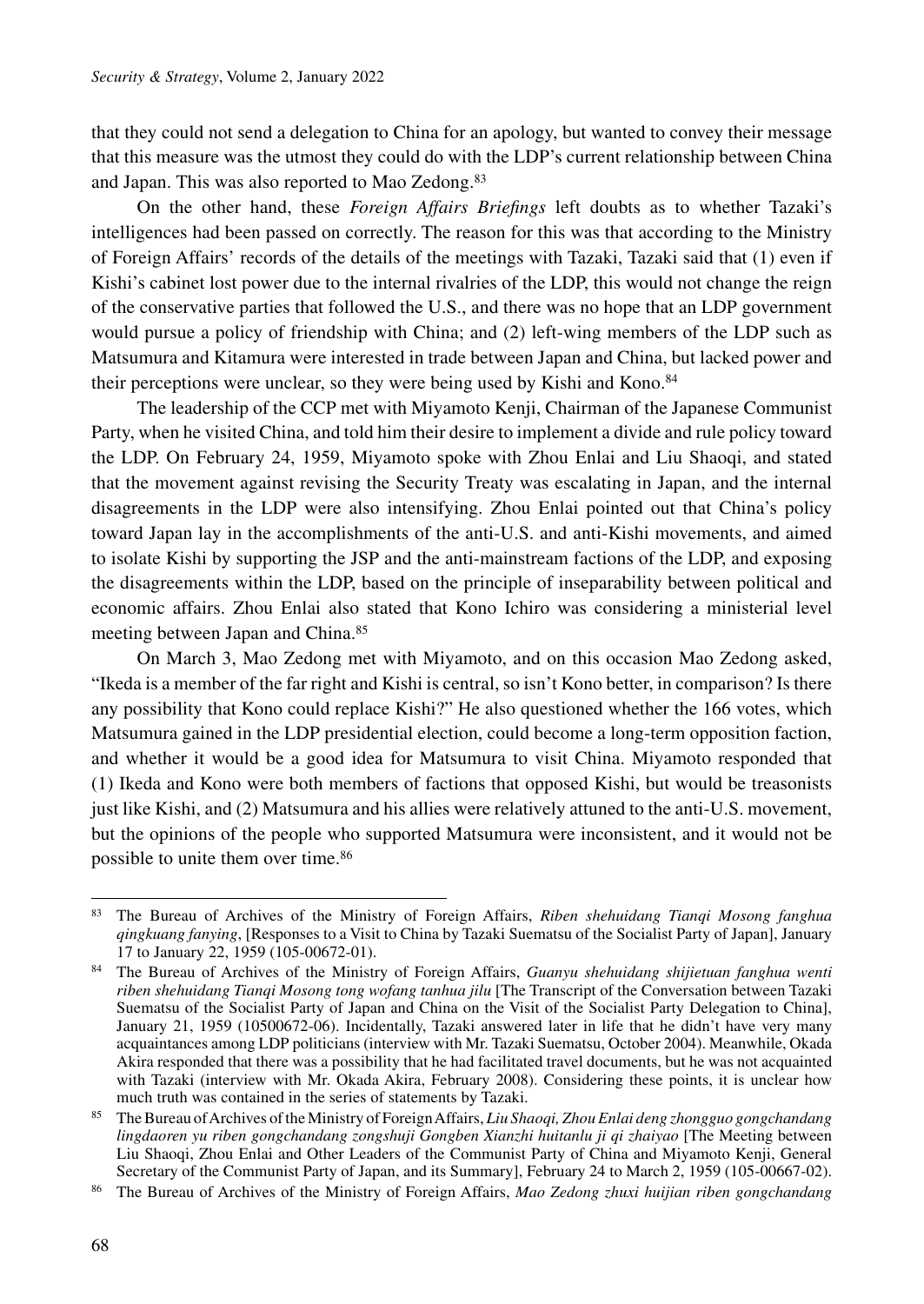In March 1959, China accepted a JSP group visit led by Asanuma Inejiro; the aim of the visit was to strengthen the unity of the forces for reform among the anti-U.S. and anti-Kishi movements, based on a request from the Japanese Communist Party, and it also gave a sense of their limited role in breaking the deadlock in Sino-Japanese relations.<sup>87</sup> It was in this context that China seriously considered a divide and rule policy toward the LDP. After the visiting JSP group had returned to Japan, Chen Yi met with Antonov and told him that China had ruled out the possibility that the JSP would gain political power, and that the anti-mainstream factions of the LDP, Matsumura, and Ishibashi held one third of the votes within the LDP; "Our method lies in grasping the antimainstream factions of the LDP and isolating the right by gaining a hold of the left," he stated, and expressed China's intention to pursue a divide and rule policy toward the LDP.<sup>88</sup>

During the first half of 1959, Liao Chengzhi met with Saionji Kinkazu, who was staying in Beijing, and the two discussed improving the relationship between China and Japan and whether Ishibashi Tanzan and Matsumura Kenzo would be inclined to visit China. Saionji responded that Ishibashi and Matsumura were the most appropriate politicians who wanted to improve Sino-Japanese relations. Liao Chengzhi took this opinion seriously and reported the details to Zhou Enlai and Chen Yi, and China made the decision to invite Ishibashi and Matsumura to China.<sup>89</sup>

## **2. Developing the Divide and Rule Policy toward the LDP through Visits to China**

## (1) Ishibashi Tanzan's Visit to China

On June 4, 1959, Ishibashi Tanzan, having been encouraged by Kazami Akira, advisor to the JSP, and Suzuki Kazuo, the executive director of the Japan-China Trade Promotion Association,<sup>90</sup> expressed his intent to visit China via a letter to Zhou Enlai. However, Ishibashi guarded against falling for China's divide and rule policy toward the LDP, and set the following condition for his visit: "Both countries will mutually respect each other's relationship with the Soviet Union, the United States of America, or any other existing relationships, and not suddenly seek to change them."91 Although China passed on its intent to welcome Ishibashi's visit to China by a letter in the name of Liao Chengzhi, dated June 21, it did not give a clear response to Ishibashi's proposal.<sup>92</sup>

After his victory in the House of Councilors election, on June 18, 1959, Kishi reformed his cabinet and appointed party executives. Kono Ichiro, who had hoped to be appointed Secretary-General of LDP, denied entry to the cabinet, and broke away from Kishi.<sup>93</sup> China

*zongshuji Gongben Xianzhi de tanhua jilu* [The Record of Talks between Chairman Mao Zedong and Miyamoto Kenji, General Secretary of the Communist Party of Japan], March 3, 1959 (105-00667-01).

<sup>87</sup> Sugiura Paper (1), pp. 60-62.

<sup>88</sup> The Bureau of Archives of the Ministry of Foreign Affairs, *Chen Yi fuzongli jian waizhang huijian sulian zhuhua shiguan canzan Andongnuofu tongbao riben shehuidang fanghua qingkuang* [Vice Premier and Foreign Minister Chen Yi Meets with Antonov, Counsellor of the Embassy of the Soviet Union in China to Brief on the Visit of the Socialist Party of Japan to China], March 24, 1959 (109-00871-08).

<sup>89</sup> Wu Xuewen, *Fengyu yangqing – wo suo jingli de zhongri guanxi* [Rain or Shine - Sino-Japanese Relations as I Experienced Them], p. 64.

<sup>90</sup> Furukawa, *Nitchu Sengo Kankei Shi*, p. 174; Jiang Keshi, *Bannen no Ishibashi Tanzan to Heiwa Shugi,* p. 21

<sup>91</sup> Ishibashi Tanzan, *Ishibashi Tanzan Zenshu Dai 14 Kan* [The Complete Works of Ishibashi Tanzan Vol. 14] (Tokyo: Toyo Keizai Inc., 1970), p. 425.

<sup>92</sup> "Ryo Shoshi kara Ishibashi-shi ate Shokan (1959.6.21)" [Letters from Liao Chengzhi to Mr. Ishibashi (1959.6.21)], in *Sengo Shiryo*, 129; Inoue, *Nitchu Kokko Seijoka no Seiji Shi*, pp. 226-227.

<sup>93</sup> Hara, *Sengo Nihon to Kokusai Seiji Anpo Kaitei no Seijirikigaku,* pp. 258-270.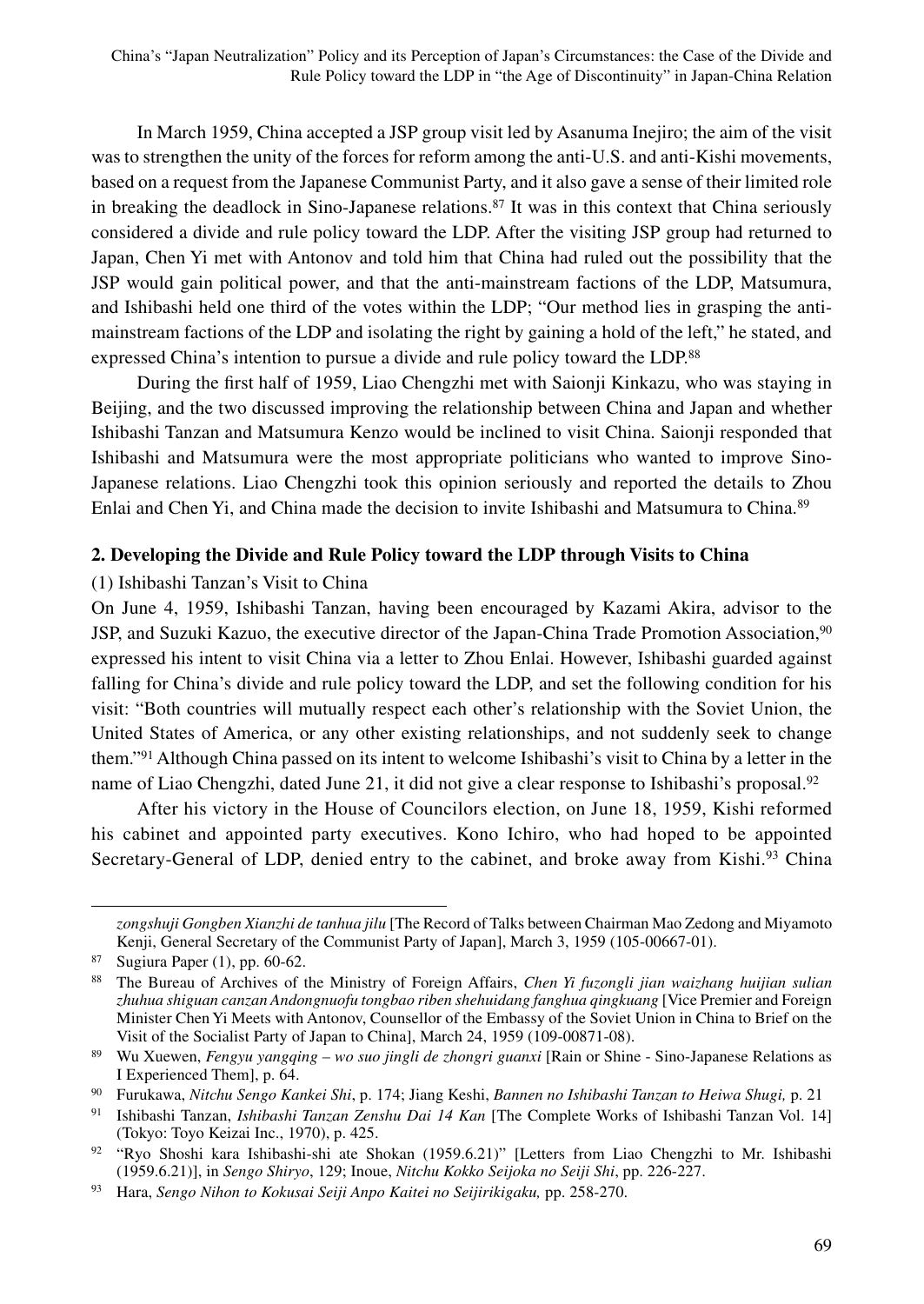paid close attention to this political situation and the strife within the LDP concerning the revision of the Security Treaty.94

In light of the escalating power struggle in the LDP, China expected Ishibashi's visit to China to play an active role in dividing the ruling group in Japan, and uniting the anti-Kishi forces. Furthermore, should Ishibashi visit China while maintaining his anti-Kishi stance, this could also be advantageous in garnering support from the masses who stood on the middle ground.<sup>95</sup> On the other hand, China paid attention to the fact that Ishibashi had stated that this visit to China was to resolve the Chinese understanding of Kishi's policy toward China at a press conference in Hong Kong.96 In this context, the *People's Daily* from the day after Ishibashi's arrival in Beijing welcomed his visit, criticized American imperialism, the Kishi cabinet and the revision of the Security Treaty, and pointed out that, "Unlike Kishi's faction, Mr. Ishibashi Tanzan and other discerning people within the LDP hope that Japan will not suffer another great disaster." This editorial focus on inflaming the anti-U.S. and anti-Kishi movements relating to the issue of the revision of the Security Treaty by clearly linking Ishibashi's visit to China with the divide and rule approach toward the LDP as early as possible. $97$ 

From September 12, 1959, Ishibashi first met with Liao Chengzhi three times. Liao Chengzhi stated that China's concerns were (1) to make Kishi Nobusuke renounce his hostile policy against China, (2) an inability to approve of any relationship between Japan and Taiwan that was connected to the "Two Chinas," and (3) the abolition of the U.S. military bases in Japan, and repeatedly emphasized the third of these. Ishibashi defended Kishi's attitude toward China, saying that it was not necessarily hostile, and replied that they could not immediately abolish the U.S. military bases in Japan.<sup>98</sup>

Zhou Enlai and Ishibashi met on September 16 and 17, but due to a gentleman's agreement between the two of them, the full details of their meeting are unclear even today.99 According to Chinese documents, Zhou Enlai proposed the creation of a joint communique on the first meeting, and, when they met the following day, declared, "Our wish is to see a lasting peaceful and friendly relationship between China and a truly independent, peaceful, neutral, and democratic Japan," and asserted that Japan must become independent.<sup>100</sup>

After this, Ishibashi and Liao Chengzhi spoke about the proposed joint communique, but they held conflicting opinions about three areas brought up by the Chinese side: (1) points relating to the Kishi cabinet's "hostile policy against China" and "scheme to create two Chinas," (2) points relating to the principle of inseparability between political and economic affairs, and (3) points relating to Zhou Enlai's wish for Japanese democracy, freedom, and neutralization. In the end,

<sup>94</sup> *Cankao Xiaoxi* [Reference News], June 21 and July 3, 1959.

<sup>95</sup> The Bureau of Archives of the Ministry of Foreign Affairs, *Riben qian shouxiang Shiqiao Zhanshan xi fanghua shi* [Former Japanese Prime Minister Ishibashi Tanzan hoping to Visit China], June 25, 1959 (105-00955-07)

<sup>96</sup> *Cankao Xiaoxi* [Reference News], September 9, 1959.

<sup>97</sup> "Jinmin Nippo Ronpyo: Ishibashi Tanzan Sensei no Chugoku Homon wo Kangei suru (1959.9.10)" [*People's Daily* Commentary: Welcoming Ishibashi Tanzan's Visit to China (1959.9.10)], in *Sengo Shiryo*, pp. 129-130.

<sup>98</sup> The Bureau of Archives of the Ministry of Foreign Affairs, *Liao Chengzhi yu Shiqiao Zhanshan de tanhua jilu (sanci)* [The Record of Conversations between Liao Chengzhi and Ishibashi Tanzan (Three Times)], June 4, 1959 (105-00669-02).

<sup>99</sup> Jiang, *Bannen no Ishibashi Tanzan to Heiwa Shugi*, p. 32.

<sup>100</sup> CCCPC Party Literature Research Office, *Zhou Enlai nianpu 1949-1976, zhongjuan* [Chronicle of Zhou Enlai 1949-1976 vol.2] (Beijing: *Zhongyang Wenxian Chubanshe* [Central Party Literature Press], 1997), p. 254.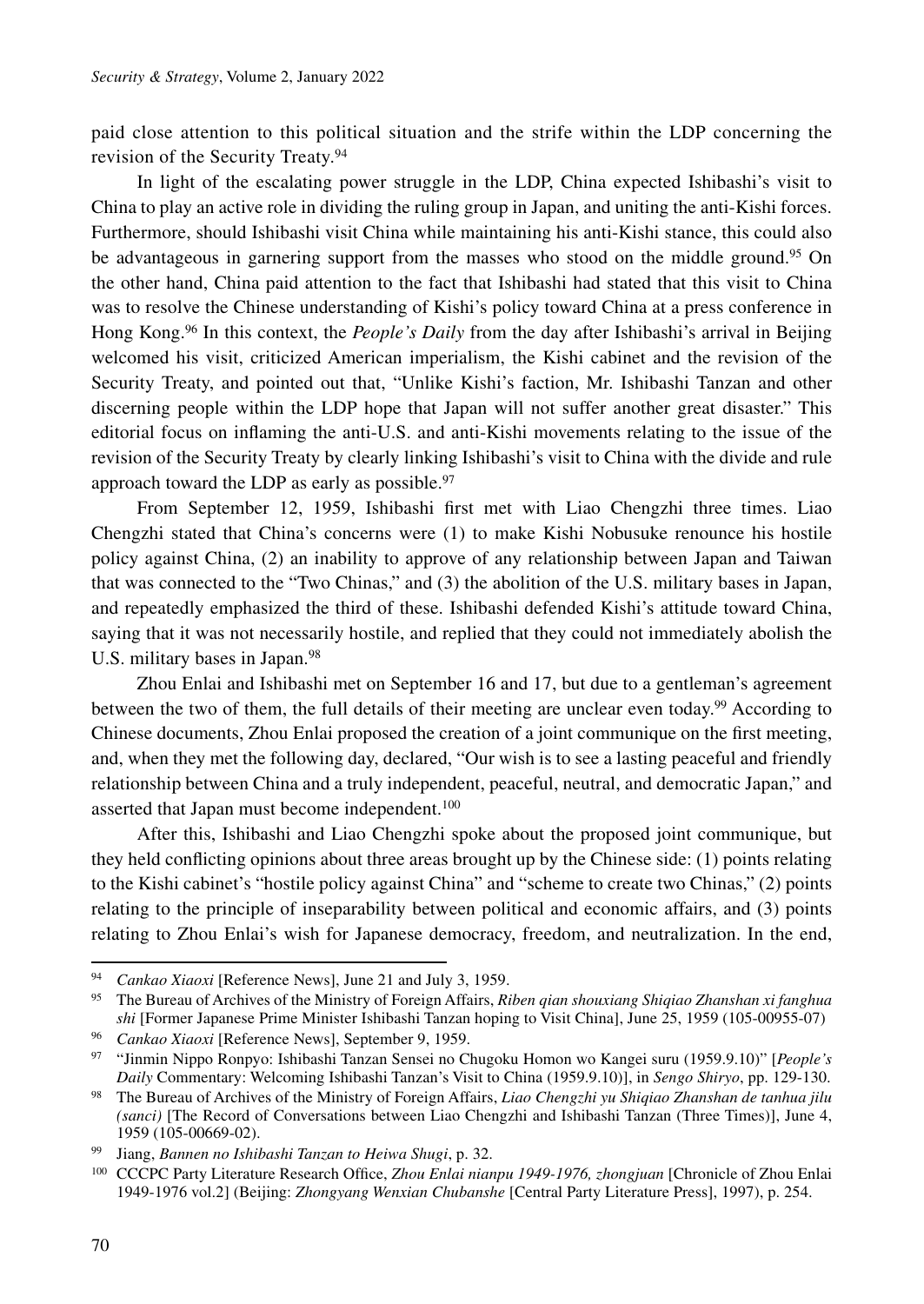they wrote down both sides' conflicting points for (1), Ishibashi compromised on (2) and accepted the principle of inseparability between political and economic affairs, and once the expression in (3) was changed, Ishibashi accepted China's hopes, clearly written as: "The Chinese people will offer considerable support to the efforts of the Japanese people to realize this goal, that is the improvement of the relationship between both countries, and offer their heartfelt sympathy with the Japanese people's wish for independence, freedom, democracy, peace, and neutrality."On September 20, 1959, both side signed the joint communique.<sup>101</sup> Moreover, this communique clearly stated that, "The Chinese government and the Chinese people welcome the visits of Japanese politicians and people from different fields who sincerely desire a friendship between China and Japan."102 The *People's Daily* editorial praising the joint communique referenced the increased opposition to the revision of the Security Treaty within Japan, and linked Ishibashi's visit to China with the anti-U.S. and anti-Kishi movement, as well as noting, "Mr. Ishibashi will work together with discerning Japanese elites and hopes to remove the expected difficulties, one after another."<sup>103</sup>

China closely observed the reaction to the joint communique within Japan. In Japan, Secretary-General of the LDP Kawashima Shojiro presented a critical opinion of the joint communique.104 On the other hand, *Reference News* paid close attention to these news as below (1) the Japanese Ministry of Foreign Affairs believed that the communique would not change China's policy toward Japan, and that China would use this as a tool for tactical aggression; (2) Secretary-General Kawashima Shojiro and Chief Cabinet Secretary Shiina Etsusaburo were uncomfortable with the communique, but their intention was to minimize the influence of the communique on Japan; (3) the JSP welcomed the communique, and Okada Haruo of the JSP stated that it may divide the LDP; (4) it strengthened the unity of the anti-Kishi forces such as the LDP's anti-mainstream faction and the JSP.105

After returning to Japan, Ishibashi pointed out that as revising the Security Treaty posed an obstacle to breaking the deadlock in Sino-Japanese relations, it was not desirable to hurry it.106 On September 30, Ishibashi advised Kishi to break the deadlock in relations between China and Japan, but Kishi refused. In these circumstances, the October 12 edition of the *People's Daily* commented that since the announcement of the communique between Ishibashi and Zhou Enlai, criticism of the Kishi administration was increasing within the LDP, especially from the factions of Ishibashi, Matsumura, and Kono, and that Kishi was becoming all the more isolated.107 Then, on October 28, Ishibashi came to the point of declaring that Kishi standing down would be a good measure

<sup>101</sup> Jiang, *Bannen no Ishibashi Tanzan to Heiwa Shugi*, pp. 35-36, pp. 46-64.

<sup>102</sup> "Shu Onrai Souri to Ishibashi Tanzan no Kaidan Komyunike (1958 nen 9 gatsu 20 ka)" [The Communique Discussed by Premier Zhou Enlai and Mr. Ishibashi Tanzan (Sept. 20, 1959)], in *Sengo Shiryo*, p. 130.

<sup>103</sup> *Zhou Enlai zongli he Shiqiao Zhanshan xiansheng de huitan de zhongda yiyi* [Significance of the Meeting between Premier Zhou Enlai and Mr. Tanzan Ishibashi], *Renmin Ribao* [People's Daily], September 23, 1959.

<sup>104</sup> "Ishibashi/Shu Kyodo Seimei ni kansuru Kawashima Jiminto Kanjicho Danwa (1959.9.20)" [Conversations with LDP Secretary-General Kawashima about the Ishibashi/Zhou Joint Statement (1959.9.20)], in *Sengo Shiryo*, p. 130.

<sup>105</sup> *Cankao Xiaoxi* [Reference News], September 22, and September 23, 1959.

<sup>106</sup> Ishibashi, *Ishibashi Tanzan Zenshu Dai 14 Kan*, p. 437.

<sup>107</sup> Zhou Enlai, *Shiqiao huitan gongbao fabiao hou An Xinjie chujing gengjia guli* [Kishi Nobusuke Became More Isolated after the Publication of the Press Release of the Meeting between Zhou Enlai and Ishibashi], *Renmin Ribao* [People's Daily], October 12, 1959.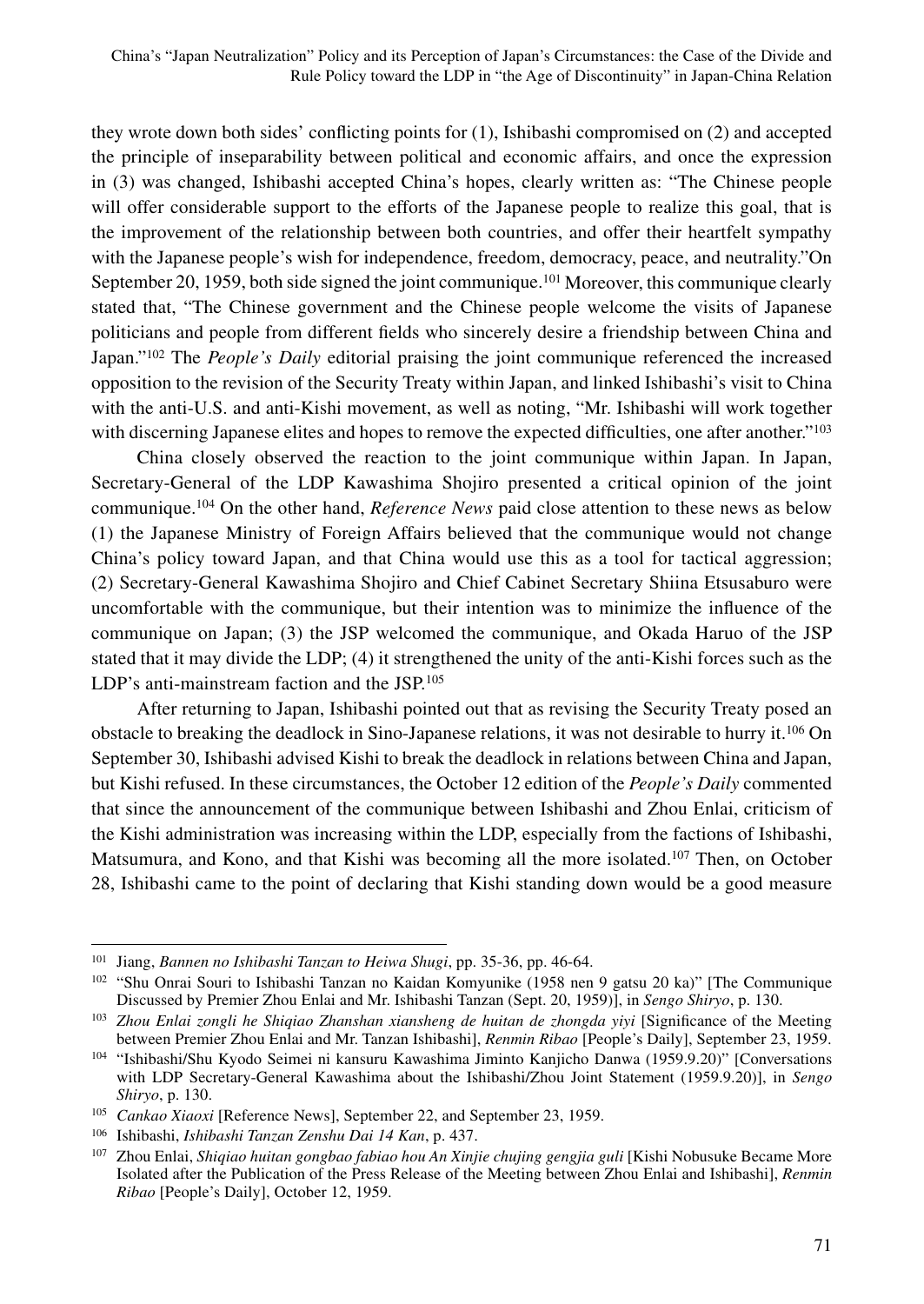to break the deadlock in Sino-Japanese relations.108 China paid close attention to Ishibashi's argument for Kishi to stand down,109 and it was reported in the *People's Daily*. 110 On October 18, during a meeting with a mission from the Japanese Communist Party, led by Nosaka Sanzo, Mao Zedong expressed that Ishibashi had also stated his agreement with the three political principles, and that he had been satisfied with this.<sup>111</sup>

#### (2) Matsumura Kenzo's Visit to China

Matsumura's behavior was more cautious than Ishibashi's. Matsumura focused on the political situation in near future, and intended to prioritize rebuilding a working relationship—for example, agricultural cooperation—over a political relationship.<sup>112</sup> China also understood that when Matsumura visited China, he had no intention of announcing any "joint statements" or "agreements."113 However, China paid attention to reports in Japan saying that Matsumura's visit to China would greatly influence Kishi's cabinet and the LDP,114 and anticipated its political effects. The day Matsumura arrived in Beijing, the *People's Daily* touched on the escalating Security Treaty protests (known as the "Anpo Protests") in Japan, and reported that even within the LDP, Kono Ichiro, Ishibashi Tanzan, Miki Takeo, Matsumura Kenzo and their allies in the antimainstream factions had clearly expressed their dissatisfaction with the way Kishi did things.115

Matsumura's visit to China lasted for around a month and a half; first, on October 21, he met with Liao Chengzhi. Matsumura asserted that the idea of the inseparability of political and economic affairs was obvious, and that even if Japan could not be neutralized, that did not necessarily mean that there couldn't be exchanges between China and Japan. He also pointed out that the Kishi cabinet was temporary and would not last for a long time, and passed on that Ikeda Hayato had desired Matsumura's visit to China, and that he believed Fujiyama Aiichiro also hoped to visit China after the revision of the Security Treaty had finished. He then explained that the aim of revising the Security Treaty was to change an unequal treaty into an equal one.116

<sup>108</sup> Matsuo, "Nitchu Kokko Kaifuku to Ishibashi Tanzan," p. 1479.

<sup>109</sup> *Cankao Xiaoxi* [Reference News], October 29 and November 4.

<sup>110</sup> *Shiqiao Zhanshan zai daban fabiao tanhua Yaoqiu An Xinjie cizhi jiejue zhongri guanxi wenti* [Ishibashi Tanzan Spoke in Osaka, Requesting the Resignation of Kishi Nobusuke to Solve the Problems of China-Japan relations]*, Renmin Ribao* [People's Daily], October 29, 1959; *Poshi An Xinjie zhengfu gaibian dui zhongguo de zhengce Shiqiao zhunbei xianqi cujin rizhong youhao yundong Pianshan Zhe qiangdiao ying huifu dui hua zhengchang guanxi* [Forcing the Kishi Nobusuke Administration to Change its Policy toward China; Ishibashi Prepares to Launch a Campaign to Promote Friendship between Japan and China; Katayama Tetsu Stresses that Japan's Relations with China Should Be Normalized], *Renmin Ribao* [People's Daily], November 5, 1959.

<sup>111</sup> CCCPC Party Literature Research Office, *Mao Zedong nianpu di 4 juan* [Chronicle of Mao Zedong vol.4], (Beijing: *Zhongyang Wenxian Chubanshe* [Central Party Literature Press], 2014), p. 216.

<sup>112</sup> Inoue, *Nitchu Kokko Seijoka no Seiji Shi*, p. 231.

<sup>113</sup> Deyou Liu, *Toki wa Nagarete Nitchu Kankei Hishi 50 nen (Jo)* [Time Passes: A Hidden History of Sino-Japanese Relations Across 50 Years (Part 1)], trans. Yadan Wang (Tokyo: Fujiwara-Shoten, 2002), p. 390.

<sup>114</sup> *Cankao Xiaoxi* [Reference News], October 20, 1959.

<sup>115</sup> *Fandui rimei "anquan tiaoyue" de yundong jinru xin jieduan Riben renmin jiaqiang tuanjie fenyong douzheng Duiwu riyi kuoda nongmin fenqi canjia zhizhengdang neibu maodung jiashen* [Campaign against Japan-U.S. "Security Treaty" Enters a New Phase; Japanese People Strengthen Their Solidarity and Struggle; Growing Ranks of Peasants Rise Up to Participate in the Campaign, amid Deepening Conflicts within the Ruling Party], *Renmin Ribao* [People's Daily], October 20, 1959.

<sup>116</sup> The Bureau of Archives of the Ministry of Foreign Affairs, *Liao Chengzhi huijian riben youren Songcun Qiansan de tanhua jilu* [The Transcript of the Conversation between Liao Chengzhi and His Japanese Friend Matsumura Kenzo], October 21, 1959 (105-00667-03).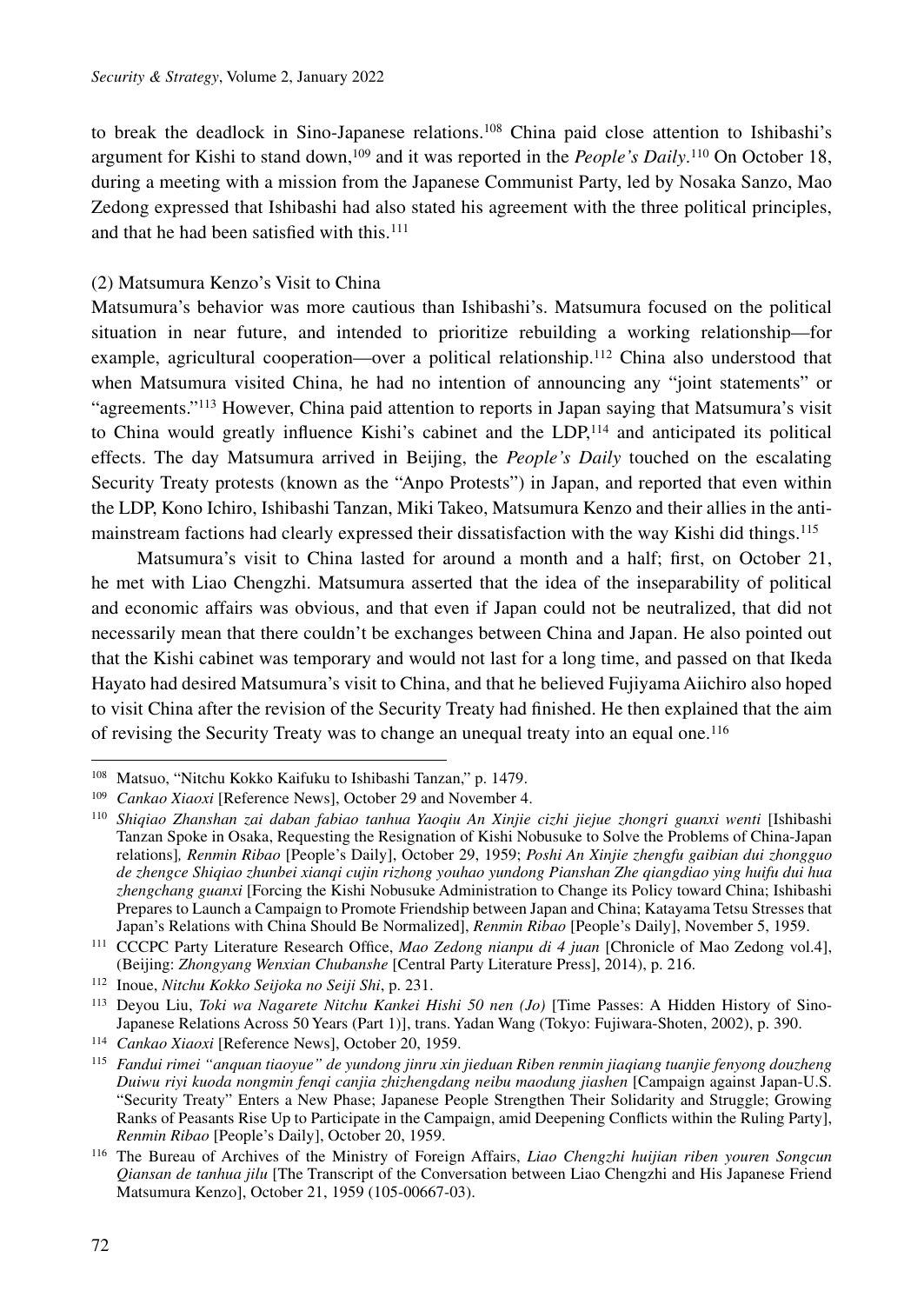On October 23, Matsumura met with Minister of Foreign Affairs Chen Yi. While Chen Yi said the deteriorating relationship between the U.S. and China was not the main hinderance to the development of Sino-Japanese relations, he did repeatedly insist on the removal of the U.S. military bases in Japan, stated that China supported the Japanese people's movement opposing the Security Treaty, and criticized Kishi's hostile policy against China. Matsumura acknowledged that the U.S. military bases in Japan were an obstacle to a friendship between Japan and China, but refuted that they would resurrect Japanese militarism and pose a danger to China. Matsumura asserted that Kishi's approach toward China was not a hostile policy against China, defending Kishi, his political opponent within Japan.<sup>117</sup>

From October 25, Matsumura met with Zhou Enlai a total of four times. Zhou Enlai criticized the revision of the Security Treaty and Kishi's hostile policy against China. Matsumura refuted this, saying that the aim of revising the Security Treaty was to establish equality in the relationship between Japan and the U.S., and that Kishi did not see China as hostile.118 The *Internal Reference* from October 25, when Zhou Enlai met with Matsumura, carried a special article titled "The Current Situation in Japan," which reported that Japan's economic situation was deteriorating, and that as the Japanese people's movement against revising the Security Treaty developed, the anti-Kishi forces within the LDP were also actively overthrowing Kishi—Japanese power was destabilizing.119

China was determined to connect Matsumura's visit to China with the anti-U.S. and anti-Kishi movements by any means necessary. On November 11, at the farewell party for Matsumura's group, Zhou Enlai stated, "Due to the opposition to the revision of the Japan-U.S. Security Treaty, the fight of the Japanese people, who insist on its abolition, is escalating even more every day; the Chinese people sympathize with this fight, and support it."120 On November 13, a paper by a commentator in the *People's Daily* noted, "We believe that Mr. Matsumura has used this visit to demand freedom from the shackles of America, and that he holds a greater understanding of why the Chinese people have such deep sympathy and support for the widespread fight of the Japanese people, who oppose the revision of the Security Treaty and insist on its abolition."121 On November 11, Zhou Enlai met with a Japanese reporter who had accompanied Matsumura to China, and raised the following criticisms: (1) China had associated with the Japanese government, as shown by Ishibashi and Matsumura's visits to China, but the Japanese government would not associate with the Chinese government, and (2) because the Kishi cabinet follows the idea of separating

<sup>117</sup> The Bureau of Archives of the Ministry of Foreign Affairs, *Chen Yi fuzongli huijian riben youren Songcun Qiansan de tanhua jilu* [The Transcript of the Conversation between Vice President Chen Yi and His Japanese friend Matsumura Kenzo], October 23, 1959 (105-00667-04).

<sup>118</sup> Tagawa Seiichi, *Nitchu Kosho Hiroku Tagawa Nikki – 14 nen no Shogen* [Secret Record of Sino-Japanese Negotiations: The Diary of Tagawa – 14 Years of Testimony] (Tokyo: The Mainichi Newspapers Co., 1973), 16; Liu, *Toki wa Nagarete Nitchu Kankei Hishi 50 nen (Jo)*, pp. 392-394.

<sup>119</sup> *Neibu Cankao* [Internal Reference], October 25, 1959.

<sup>120</sup> *Zhou zongli zai huansong Songcun de yanhui shang shuo xiwang zhongri youhao hu bu qinfan zhubu huifu liangguo zhengchang guanxi Songcun Qiansan xiansheng biaoshi wanquan zancheng Zhou zongli de jianghua* [At the Banquet to Welcome Mr. Matsumura, Premier Zhou Said He Hoped that China and Japan would be Friendly and Non-Aggressive, and that Relations between the Two Countries Should Be Normalized Gradually; Mr. Matsuura Kenzo Expressed His Full Support for Premier Zhou's Speech], *Renmin Ribao* [People's Daily], November 12, 1959.

<sup>121</sup> *Zhongri liangguo ying heping gongchu huxiang youhao* [China and Japan Should Maintain Peaceful Coexistence and Mutual Friendship], *Renmin Ribao* [People's Daily], November 13, 1959.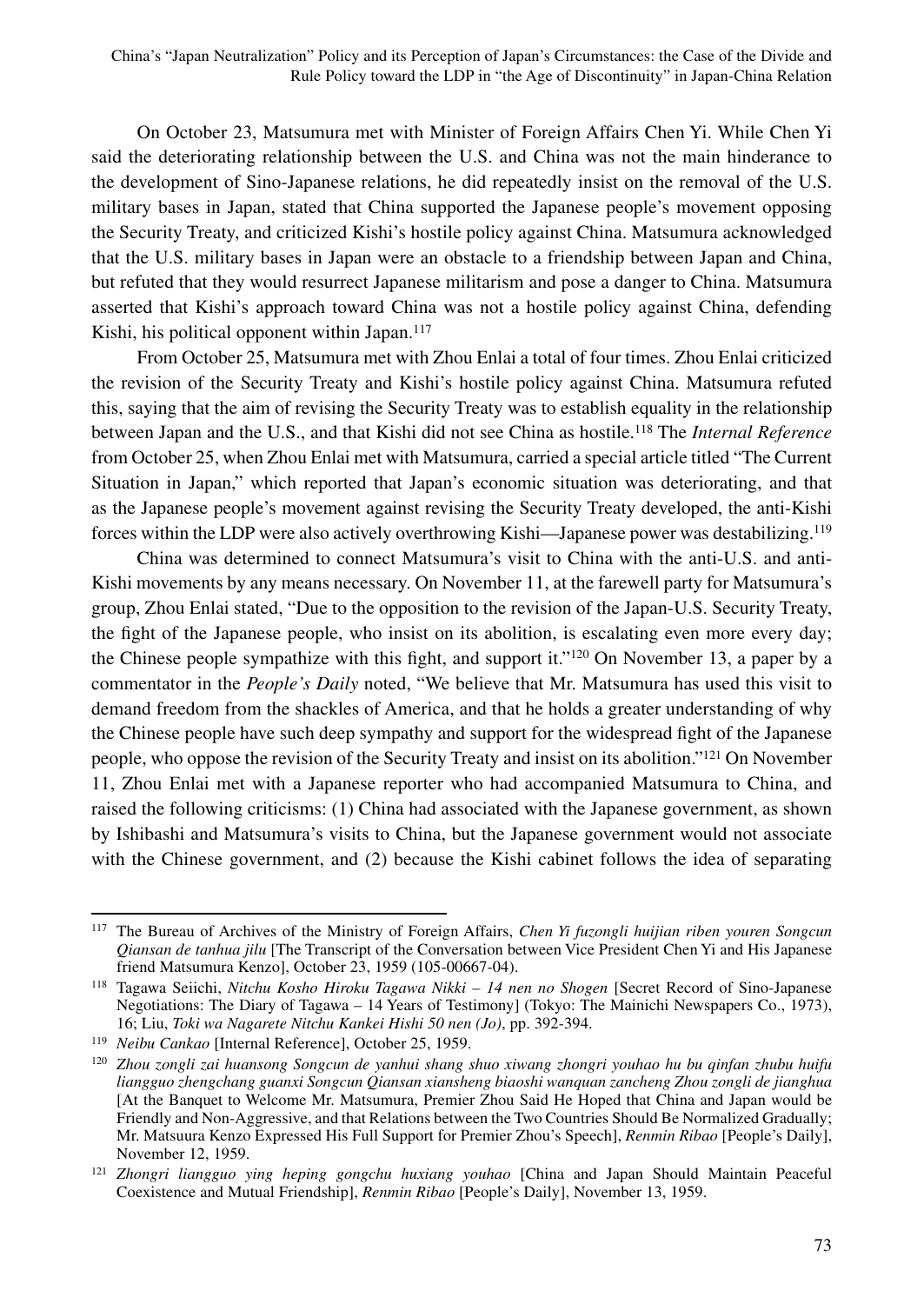politics and economics, they could not talk about political issues.122 China was also interested in the news coverage of Matsumura's visit to China within Japan,123 and the Chinese People's Institute of Foreign Affairs distributed translations of Japanese editorials praising the outcomes of Matsumura's visit to China on November 23.124

#### (3) Miki Takeo's Planned Visit to China

During this period, China was also interested in the possibility of Miki Takeo's visit to China. On June 4, 1959, the Chinese Embassy in Poland sent a report to Beijing saying that the Polish Ministry of Foreign Affairs had informed it that Miki was touring countries in Europe from July until September and would be visiting Poland in September, and was looking for a way to contact China at that time. The report noted that Miki was the leader of an important faction of the LDP—a faction opposed to Kishi, which represented freedom and democratic tendencies—and opposed the government's excessive dependence on the U.S. He was one of the four expected to succeed Kishi once he stepped down.<sup>125</sup>

On June 17, the Chinese Embassy in Poland reported to Beijing that the first secretary of the Japanese Embassy in Poland hoped for an unofficial telephone meeting, but that the aim might be Miki's matter. Thus, the Ministry of Foreign Affairs, especially Zhang Hanfu, debated how to deal with this, and concluded that the first secretary was the previous Director of Chinese Affairs Okada Akira. On May 30, the Central Investigation Department of the Central Committee of the Communist Party of China provided intelligence to the Ministry of Foreign Affairs stating that Okada had also held a position at the Japanese Embassy in the Soviet Union, and that when he had taken his leave of Kitamura Tokutaro in Tokyo, he had clearly wanted to explore the possibility of Chinese invitation for a Kitamura's visit. The Ministry of Foreign Affairs guessed that Okada was searching for a route that would break the deadlock in Sino-Japanese relations based on the principle of separating politics and economics, and that he had obtained information about the Sino-U.S. Ambassadorial Talks in Warsaw. They then discussed the following counterplans: (1) to refuse contact regardless of whether it was Okada or not, and (2) if Miki or Kitamura wanted contact, they should not go through Okada or the Japanese Embassy in Poland. On June 20, Zhang Hanfu informed Liao Chengzhi of these details, and asked for his instructions.<sup>126</sup>

On June 23, the Ministry of Foreign Affairs sent a reply to the Chinese Embassy in Poland, pointing out that the first secretary was Okada Akira, and that his aim was to sound out China with regard to Sino-Japanese relations. Moreover, it instructed the Embassy to be careful of his actions, because, as a former student of the Tung Wen College in Shanghai, Okada was fluent in Chinese,

<sup>122</sup> "Nihonjin Kishadan e no Shu Onrai Danwa" [Zhou Enlai's Conversations with a Group of Japanese Reporters] November 11, 1959, in *Sengo Shiryo*, p. 138.

<sup>123</sup> *Cankao Xiaoxi* [Reference News], November 13 and November 15, 1959.

<sup>124</sup> The Bureau of Archives of the Ministry of Foreign Affairs, *Riben qingkuang huibao* [Japan Situation Report], November 23, 1959 (105-00670-02).

<sup>125</sup> The Bureau of Archives of the Ministry of Foreign Affairs, *Riben daibiaotuan fang dongou geguo shi tan zhongri guanxi* [Japanese Delegation Visits Eastern European Countries and Discusses China-Japan Relations], June 17 to August 20, 1959 (105-00668-08).

<sup>126</sup> The Bureau of Archives of the Ministry of Foreign Affairs, *Riben zhu bolan shiguan yaoqiu yu wo zhu bolan shiguan jiechu ji wofang duice* [Request by the Japanese Embassy in Poland to Contact Our Embassy in Poland and Our Countermeasures], June 13 to October 13, 1959 (105-00668-01).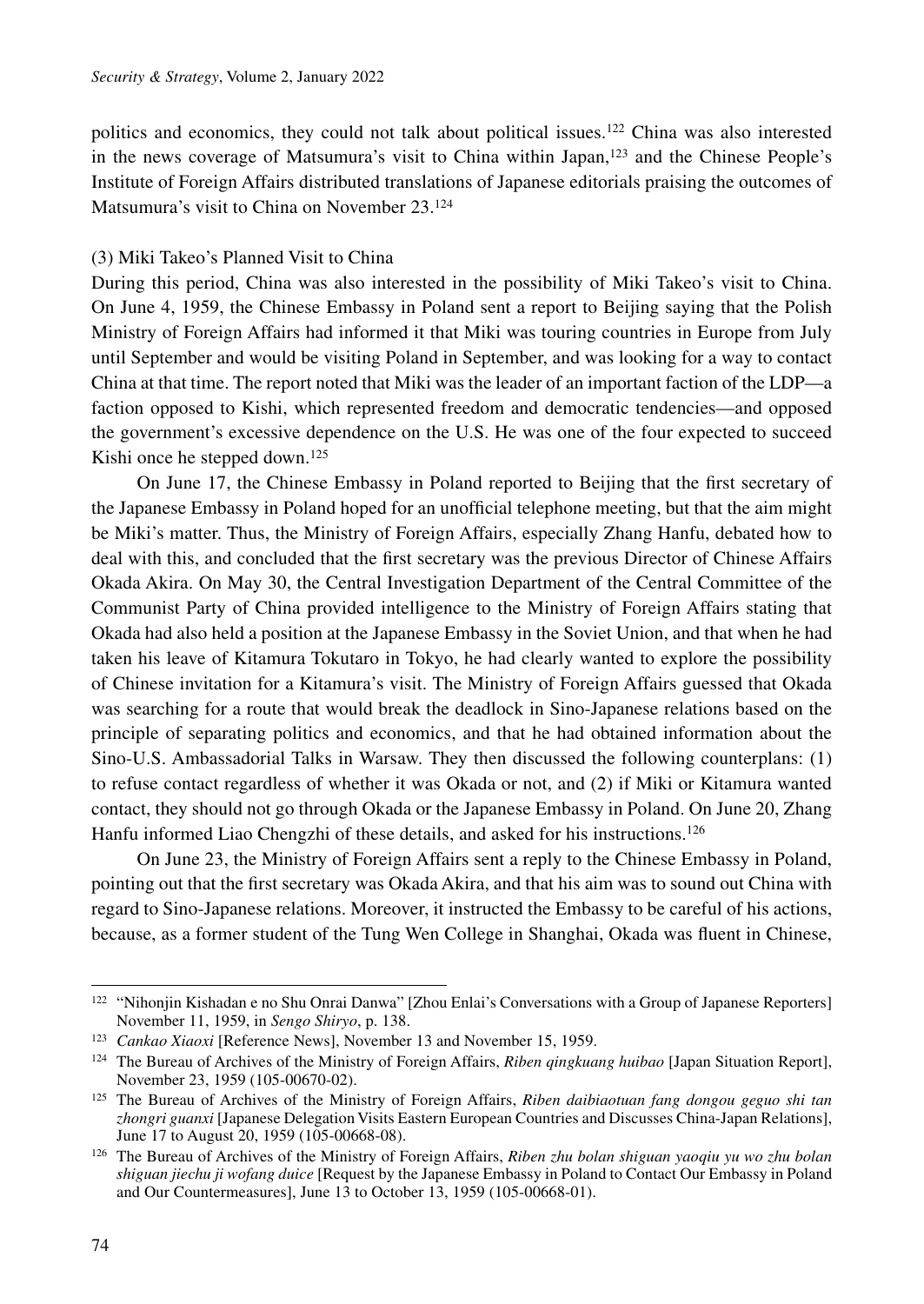and ordered that, if Okada did make contact, any exchanges through the Japanese Embassy in Poland were to be refused, but that if Miki wished to visit China, he could be given a travel visa. On June 24, the Ministry of Foreign Affairs sent an official cable jointly signed by the Central Investigation Department and passed on Okada's personal information, pointing out that his aim was to clarify what, specifically, counted as "politics" within China's principle of inseparability between political and economic affairs.<sup>127</sup>

On September 16, the Chinese Embassy in Poland reported that they had received a telephone call from Okada, who stated that Hirasawa Kazushige, a journalist accompanying Miki, hoped to meet Ambassador Wang Bingnan. On September 23, the Ministry of Foreign Affairs instructed that if Hirasawa came, he should be received by a normal member of staff. The Ministry of Foreign Affairs wanted to avoid giving the impression that Japan and China were holding talks in Warsaw by having him meet with Wang Bingnan. On the other hand, the Ministry of Foreign Affairs ordered that if Miki hoped to visit China, it would be acceptable to issue both Miki and the people accompanying him with travel visas, but Okada and those accompanying the Japanese Embassy in Poland must not be added to this. In the end, Miki's visit to China never materialized; Okada Akira tried to make contact with China after this, but did not succeed.<sup>128</sup>

## **Conclusion**

After the Nagasaki Flag Incident, China was strongly interested in the power struggle within the LDP. As the movement against Kishi within Japan escalated, triggered by the protests opposing the revision of the Police Duties Act, China paid close attention to the intensifying power struggles within the LDP. Then, when the Kishi administration started revising the Security Treaty, China intended to support the anti-U.S. and anti-Kishi movements within Japan and isolate the Kishi administration through scathing criticism of the revision. At this time, China emphasized the intelligences from the Soviet Union, but held its attitude of appeasement toward Japan at arm's length.

In light of the good fight by the anti-mainstream factions, including Matsumura Kenzo and his allies, in the LDP's presidential election in January 1959, Mao Zedong gave instructions to embark on a policy of divide and rule toward the LDP, and succeeded in having Ishibashi Tanzan and Matsumura Kenzo visit China. Moreover, although it never occurred, China also planned for Miki Takeo to visit China. These visits to China, when compared to past invitations for conservative politicians to visit China, were ground-breaking in two ways. First, as China's opposition to Kishi's administration became more profound, it was able to invite influential politicians who were the leaders of LDP factions in conflict with Kishi. Second, as the factional strife within the LDP became more acute, China attempted to directly affect the political situation within the LDP by connecting these LDP Diet members' visits to China with the anti-U.S. and anti-Kishi struggle. Since the negotiations for the first Sino-Japanese private trade agreement in 1952, China had been in direct contact with politicians from both the conservative and reformist sides, planning to expand its influence. However, until this point its main targets among the conservative forces were Diet members involved in private exchanges between China and Japan, such as Ikeda Masanosuke and Tsuji Masanobu; it had not directly participated in the political situation within the ruling

<sup>127</sup> Ibid.

<sup>&</sup>lt;sup>128</sup> Ibid. Okada testified that Minister for Foreign Affairs Fujiyama was favorably disposed toward his behavior, but that he carried out these actions based on his own decisions (Interview with Mr. Okada Akira, February 2008).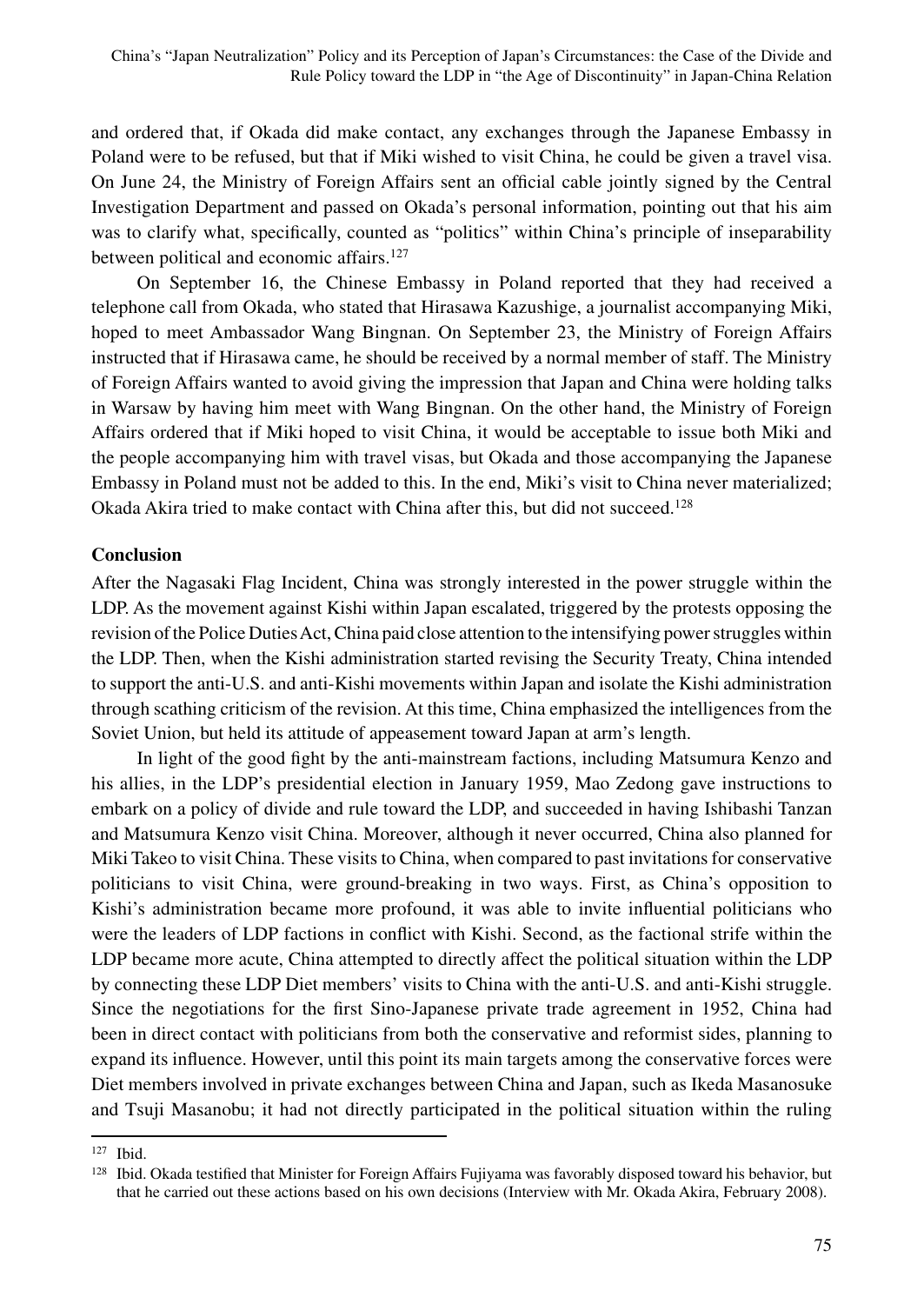Party. In this sense, this divide and rule policy toward the LDP was a step away from its past maneuvering of Japan.

It could be said that these manipulations toward Japan achieved a certain degree of success, in that after returning to Japan, Ishibashi progressed to arguing for Kishi to stand down. Ishibashi's visit to China, and his words and actions upon his return became an issue for Kishi ("his hinderance is troubling"), who wanted revising the Security Treaty to proceed smoothly.<sup>129</sup> Moreover, Matsumura's return to Japan saw the successive founding of the Society for Research on the Issue of China, chiefly driven by the Ikeda faction and the Miki/Matsumura faction, especially Matsumura and Ide Ichitaro, and the "Society for Research to Improve Sino-Japanese Relations," centered around Utsunomiya Tokuma of Ishibashi's faction. The formation of these pro-China factions among the anti-mainstream factions of the LDP signified that the issue of China was becoming an anti-Kishi symbol.130 Furthermore, China's connections with Matsumura Kenzo played a key role in China's later policy toward Japan, such as contributing to the establishment of the LT Trade system in November 1962.131

On the other hand, China did not consider it possible to prevent the revision of the Security Treaty and to immediately realize "Japanese neutralization." On October 18, 1959, Mao Zedong told the mission from the Japanese Communist Party visiting China, "Should the opposition to the revision of the Japan-U.S. Security Treaty fail, and the treaty is revised, this treaty will surely appear before the Japanese people in ten years' time, but that will educate the Japanese people, and even bring them one step closer to unity, and the fight will surely continue."132

However, immediately following Matsumura's return to Japan, a situation occurred beyond Chinese expectations. On November 27, during the Eighth Joint Action Protest of the People's Council to Stop the Revised Security Treaty, the main faction of the National Federation of Students' Self-Governing Associations (Zengakuren), which was controlled by the Communist League (The Bund), broke into the National Diet, sending the Anpo Protests into overdrive.133 China paid close attention to this move, and an editorial in the *People's Daily*, ratified by Zhou Enlai,<sup>134</sup> declared its support and sympathy for the struggle opposing revising the Security Treaty.135 Following this, Chinese interest in the Anpo Protests became even stronger, and in addition to supporting the anti-U.S. and anti-Kishi movements in *People's Daily* newspapers, China broadened its involvement through a mass rally in support of the Anpo Protests, which

<sup>129</sup> Hara Yoshihisa, *Kishi Nobusuke Shogenroku* [Record of Testimony of Kishi Nobusuke] (Tokyo: The Mainichi Newspapers Co., 2003), pp. 218-219.

<sup>130</sup> Inoue, *Nitchu Kokko Seijoka no Seiji Shi*, p. 223.

<sup>131</sup> For information about Matsumura Kenzo's role in establishing the LT Trade system, see Inoue, *Nitchu Kokko Seijoka no Seiji Shi*, pp. 248-258.

<sup>&</sup>lt;sup>132</sup> CCCPC Party Literature Research Office, Ministry of Foreign Affairs of the People's Republic of China, *Zhengqu bijiao chang de heping shijian shi keneng de (1959. 10. 18)* [Winning a Relatively Long Period of Peace Time Is Possible (October 18, 1959)], *Mao Zedong waijiao wenxuan* [Mao Zedong on Diplomacy], (Beijing: *Zhongyang Wenxian Chubanshe* [Central Party Literature Press] and *Shijie Zhishi Chubanshe* [World Affairs Press], 1994), p. 386.

<sup>133</sup> Otake Hideo, *Shinsayoku no Isan Nyuu Refuto kara Posuto Modan e* [The Legacy of the New Left: From the New Left to the Postmodern] (Tokyo: University of Tokyo Press, 2007) , pp. 69-78.

<sup>134</sup> CCCPC Party Literature Research Office, *Zhou Enlai nianpu yijiusijiu-yijiuqiliu, zhongjuan* [Chronicle of Zhou Enlai 1949-1976 vol.2], p. 270.

<sup>135</sup> "Jinmin Nippo Shasetsu: Gunkokushugi Fukatsu no Michi wo Susumu Nihon" [*People's Daily* Editorial: Japan Following the Path to Resurrect Militarism], in *Sengo Shiryo*, pp. 139-141.